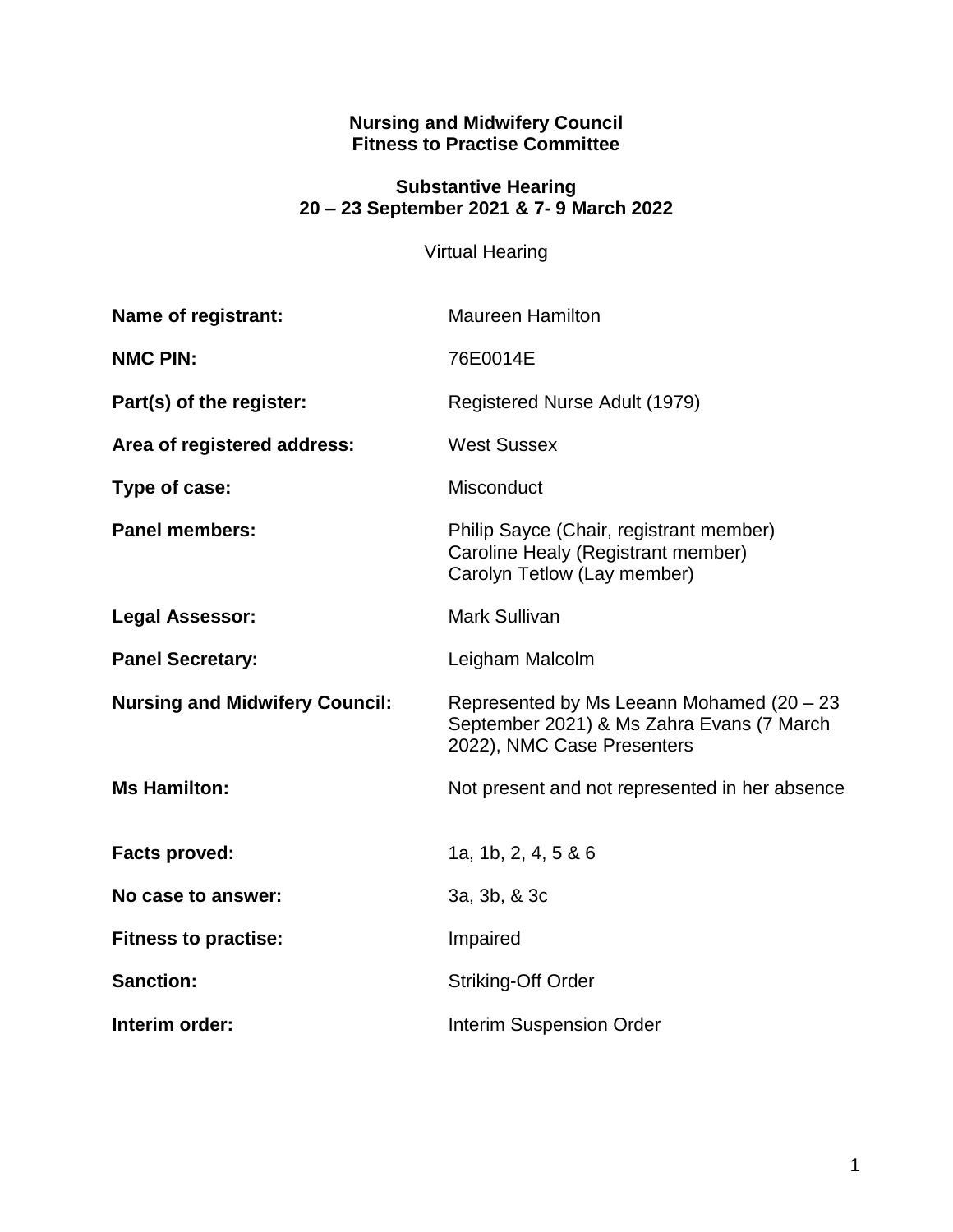## **Decision and reasons on service of Notice of Hearing**

The panel was informed at the start of this hearing that Ms Hamilton was not in attendance and that the Notice of Hearing letter had been sent to her registered email address on 19 July 2021.

The panel took into account that the Notice of Hearing provided details of the allegations as well as the date, time, and details for joining the virtual hearing. Amongst other things the Notice of Hearing included information about Ms Hamilton's right to attend, be represented and call evidence, as well as the panel's power to proceed in her absence.

Ms Mohamed, on behalf of the Nursing and Midwifery Council (NMC), submitted that it had complied with the requirements of Rules 11 and 34 of the 'Nursing and Midwifery Council (Fitness to Practise) Rules 2004', as amended (the Rules).

The panel accepted the advice of the legal assessor.

In the light of all of the information available, the panel was satisfied that Ms Hamilton has been served with the Notice of Hearing in accordance with the requirements of Rules 11 and 34.

#### **Decision and reasons on proceeding in the absence of Ms Hamilton**

The panel next considered whether it should proceed in the absence of Ms Hamilton.

Ms Mohamed referred the panel to a series of emails, dated between April – September 2021, along with a record of a telephone call on 15 September 2021, all between Ms Hamilton and the NMC.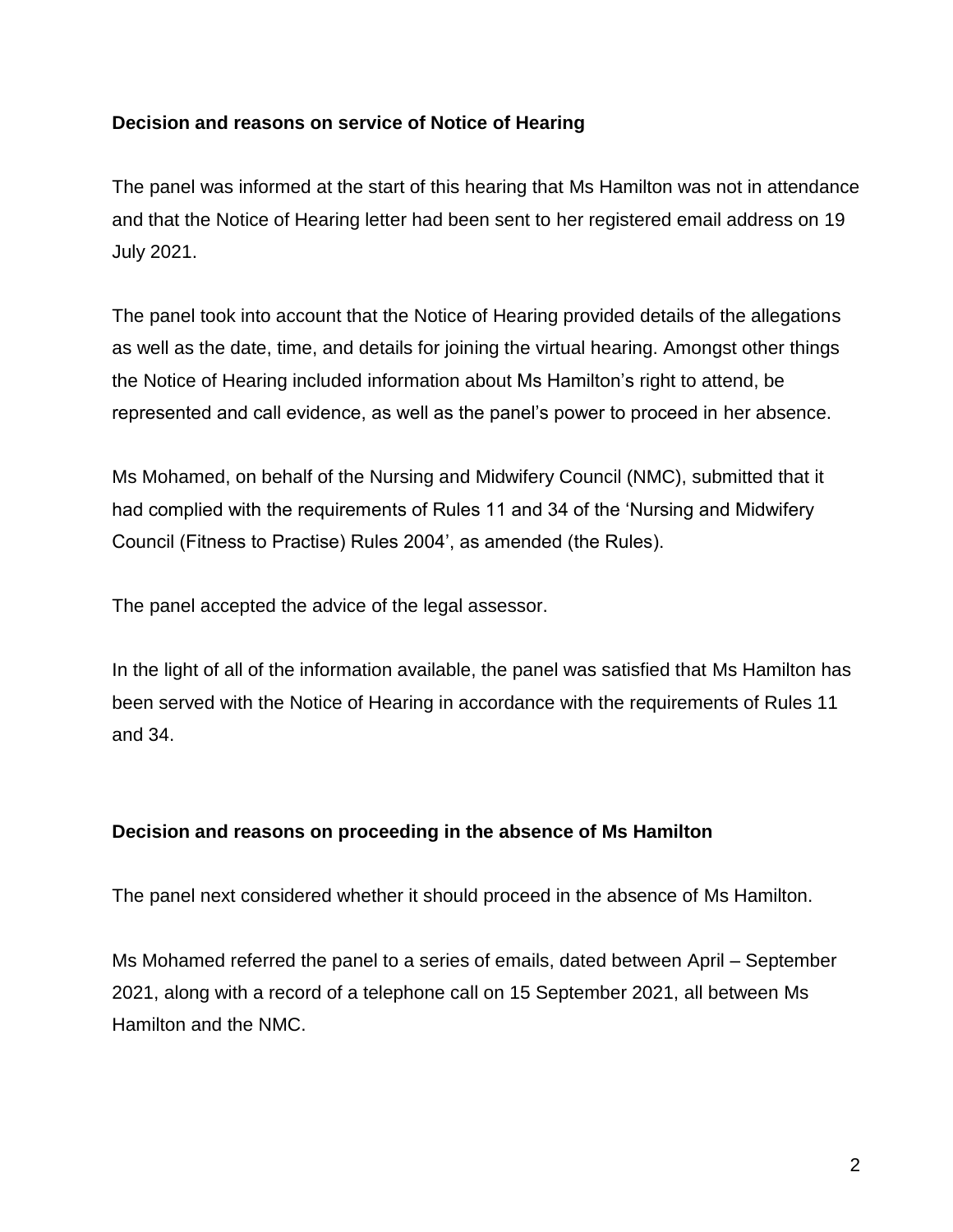During the telephone call on 15 September 2021 Ms Hamilton stated that she had no intention of practising as a nurse in the future and would not be attending this substantive hearing. Ms Hamilton also agreed for the NMC to proceed with her case without her involvement.

The panel had regard to Rule 21 and took account of the submissions of Ms Mohamed who invited the panel to continue in Ms Hamilton's absence. The panel also accepted the advice of the legal assessor.

The panel noted that its discretionary power to proceed in the absence of a registrant under the provisions of Rule 21 is not absolute and is one that should be exercised *'with the utmost care and caution'*.

The panel has decided to proceed in the absence of Ms Hamilton. In reaching this decision, the panel has considered the submissions of Ms Mohamed along with the advice of the legal assessor. It has had particular regard to the factors set out in the decision of R v Jones and General Medical Council v Adeogba [2016] EWCA Civ 162 and had regard to the overall interests of justice and fairness to all parties. It noted that:

- No application for an adjournment has been made by Ms Hamilton;
- There is no reason to suppose that adjourning would secure her attendance at some future date;
- A witness is scheduled to attended to give evidence;
- Not proceeding may inconvenience the witness, their employer andclients who need their professional services;
- Further delay may have an adverse effect on the ability of the witness accurately to recall events; and
- There is a strong public interest in the expeditious disposal of the case.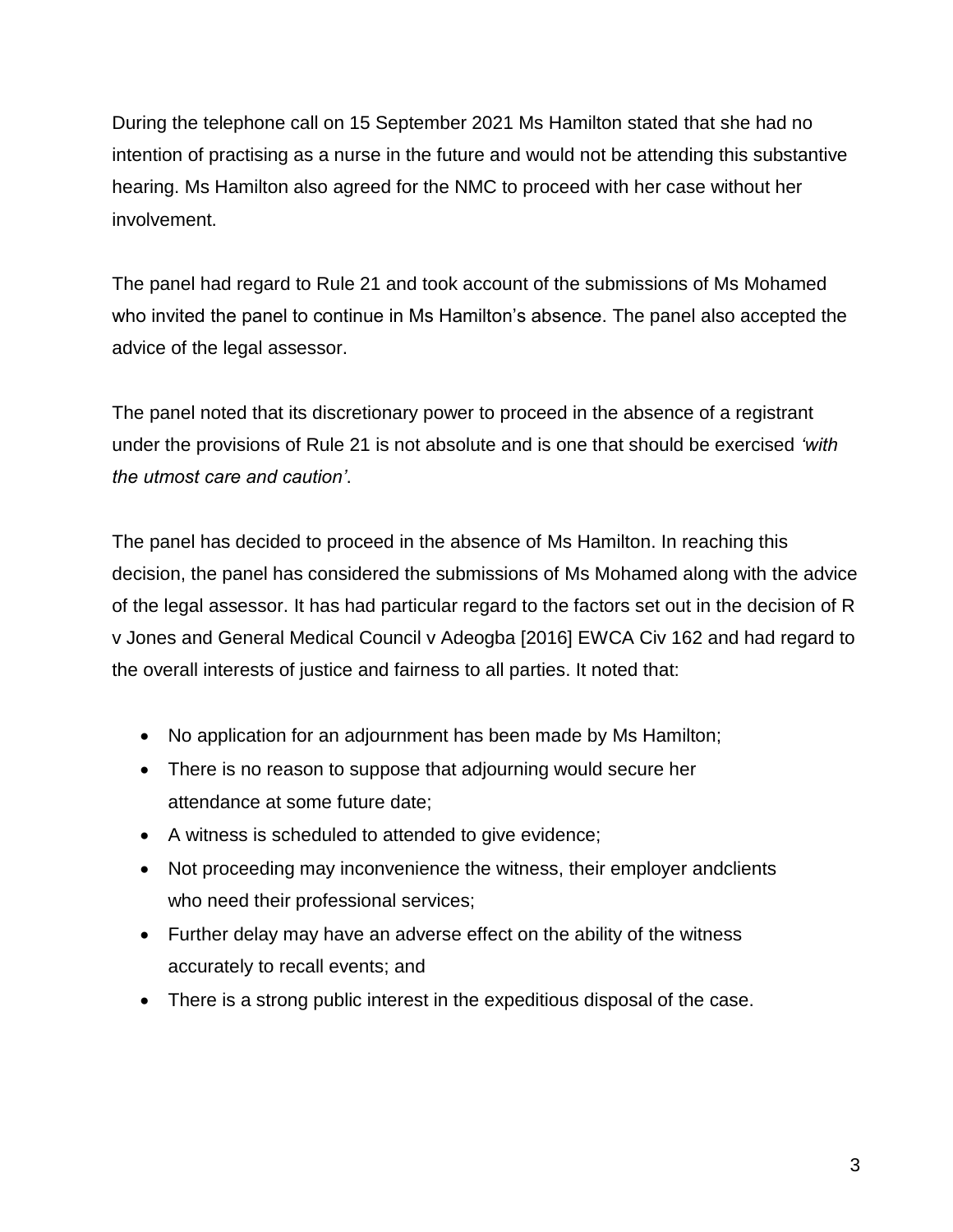In these circumstances, the panel has decided that it is fair, appropriate and proportionate to proceed in the absence of Ms Hamilton. The panel will draw no adverse inference from Ms Hamilton's absence in its findings of fact.

## **Details of charge**

*That you, a Registered Nurse:* 

- *1)On or before 29 November 2019:* 
	- *a) Bought and / or leant Patient A DVDs*
	- *b) Allowed Patient A access to your subscribed services.*
- *2)On or before 29 November 2019 discussed plans with Patient A for him to live with you.*
- *3)On 24 November 2019:* 
	- *a) Hugged Patient A whilst in his room;*
	- *b) Attempted to kiss Patient A, whilst in his room;*
	- *c) Kissed Patient A, whilst in his room.*
- *4)On or before 29 November 2021, on one or more occasions, contacted Patient A by text message and / or email.*
- *5)Your actions at one or more of charges 1 – 4 above breached professional boundaries.*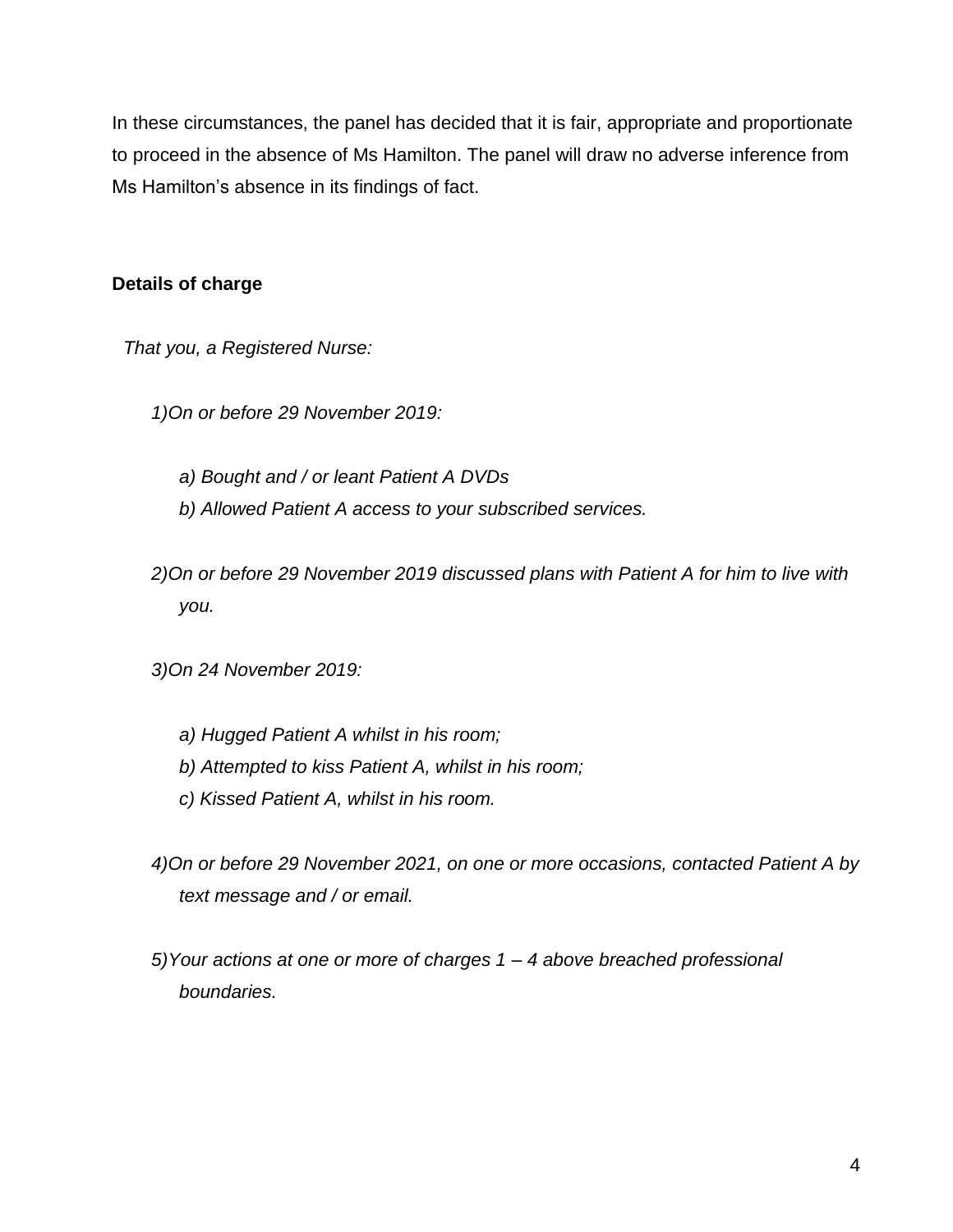*6)Your actions at one or more of charges 1 – 4 were sexually motivated in that you sought to pursue a future sexual relationship.*

*AND in light of the above, your fitness to practise is impaired by reason of your misconduct.*

## **Decision and reasons on application to amend the charge**

The panel heard an application made by Ms Mohamed, on behalf of the NMC, to amend the wording of charges 1a and 4.

The proposed amendment was to correct a typo within charge 1a and to correct the date within charge 4, as follows:

- *1) On or before 29 November 2019:* 
	- *a) Bought and / or lent Patient A DVDs b) …*
- *4) On or before 29 November 2019, on one or more occasions, contacted Patient A by text message and / or email.*

Ms Mohamed submitted that the proposed amendments would more accurately reflect the evidence.

The panel accepted the advice of the legal assessor and had regard to Rule 28 of 'Nursing and Midwifery Council (Fitness to Practise) Rules 2004', as amended (the Rules).

The panel was of the view that such an amendment, as applied for, was in the interests of justice. The panel was satisfied that there would be no prejudice to Ms Hamilton and no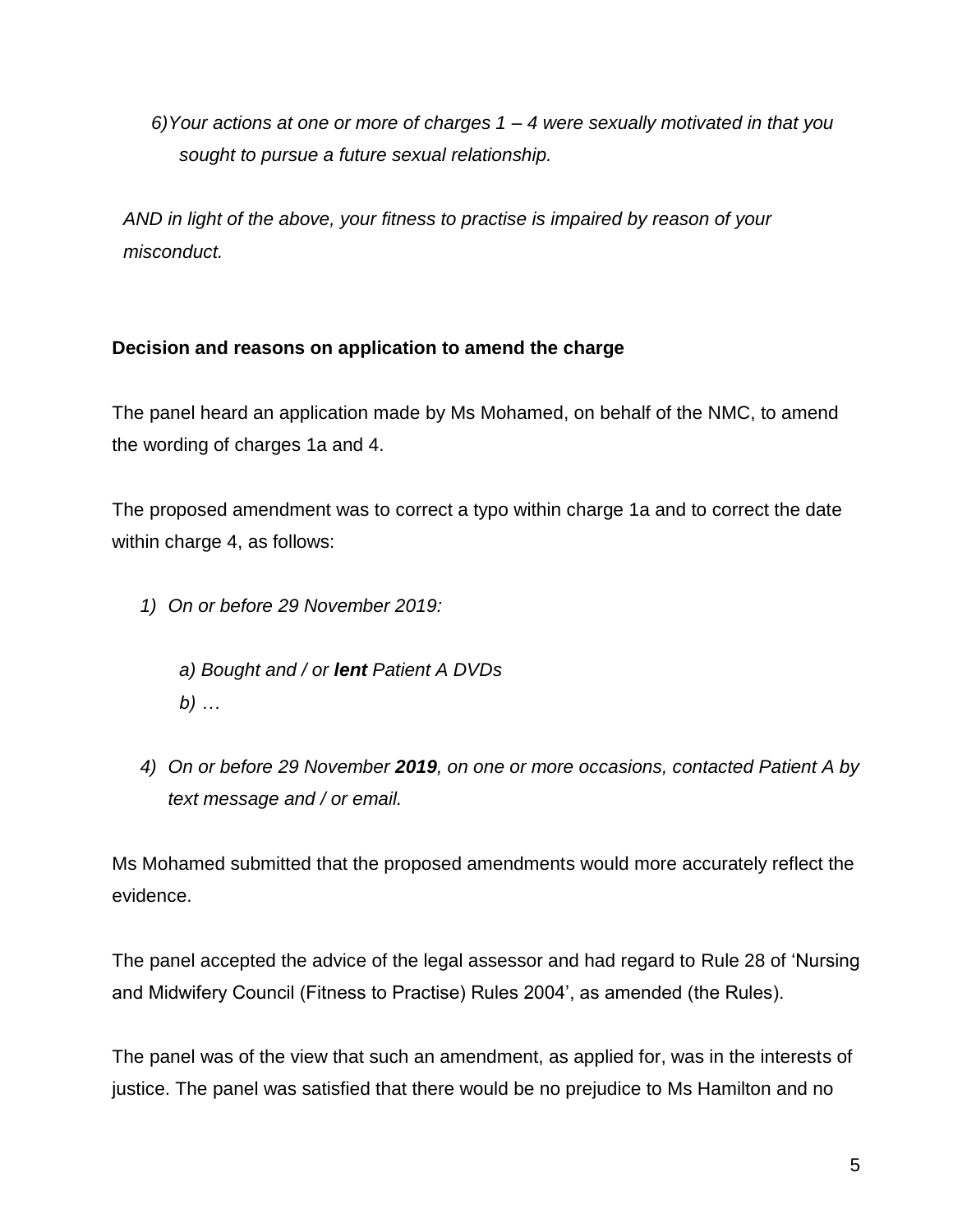injustice would be caused to either party by the proposed amendments being allowed. It was therefore appropriate to allow the amendments, as applied for to ensure accuracy.

### **Charges, as amended**

*That you, a Registered Nurse:* 

- *1) On or before 29 November 2019:* 
	- *a) Bought and / or lent Patient A DVDs*
	- *b) Allowed Patient A access to your subscribed services.*
- *2) On or before 29 November 2019 discussed plans with Patient A for him to live with you.*
- *3) On 24 November 2019:* 
	- *a) Hugged Patient A whilst in his room;*
	- *b) Attempted to kiss Patient A, whilst in his room;*
	- *c) Kissed Patient A, whilst in his room.*
- *4) On or before 29 November 2019, on one or more occasions, contacted Patient A by text message and / or email.*
- *5) Your actions at one or more of charges 1 – 4 above breached professional boundaries.*
- *6) Your actions at one or more of charges 1 – 4 were sexually motivated in that you sought to pursue a future sexual relationship.*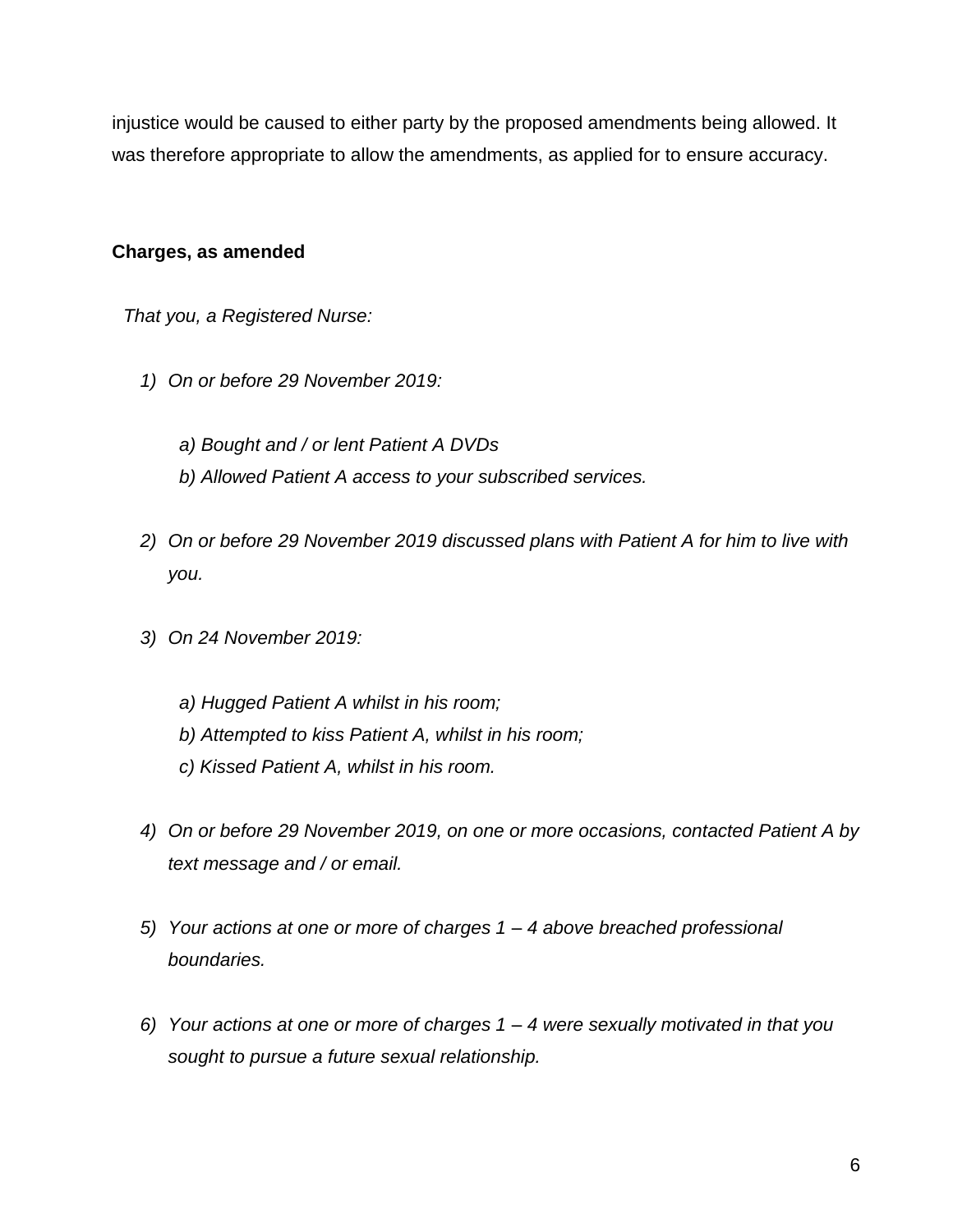*AND in light of the above, your fitness to practise is impaired by reason of your misconduct.*

### **Decision and reasons on application for hearing to be held in private**

Ms Mohamed made a request that any parts of Ms Hamilton's case which related to matters of her health be heard in private in accordance with Rule 19 of the Rules.

The legal assessor reminded the panel that while Rule 19(1) provides, as a starting point, that hearings shall be conducted in public, Rule 19(3) states that the panel may hold hearings partly or wholly in private if it is satisfied that this is justified by the interests of any party or by the public interest.

The panel decided to hear any matters relating to Ms Hamilton's health in private in accordance with Rule 19 of the Rules.

## **Decision and reasons on application to admit Witness 1's written statement into evidence**

The panel heard an application by Ms Mohamed under Rule 31 to allow the written statement of Witness 1 into evidence. Witness 1 is an NMC employee who produces a letter written by Ms Hamilton to the NMC setting out her version of events and attaching some text messages passing between her and Patient A.

In the preparation of this hearing, the NMC had indicated to Ms Hamilton that it was the NMC's intention for Witness 1 to provide live evidence to the panel. However, the NMC's current application was for that evidence to be admitted by reading Witness 1's written statement, although she was available to answer questions if required. Despite knowledge of the nature of the evidence to be given by Witness 1, Ms Hamilton had made the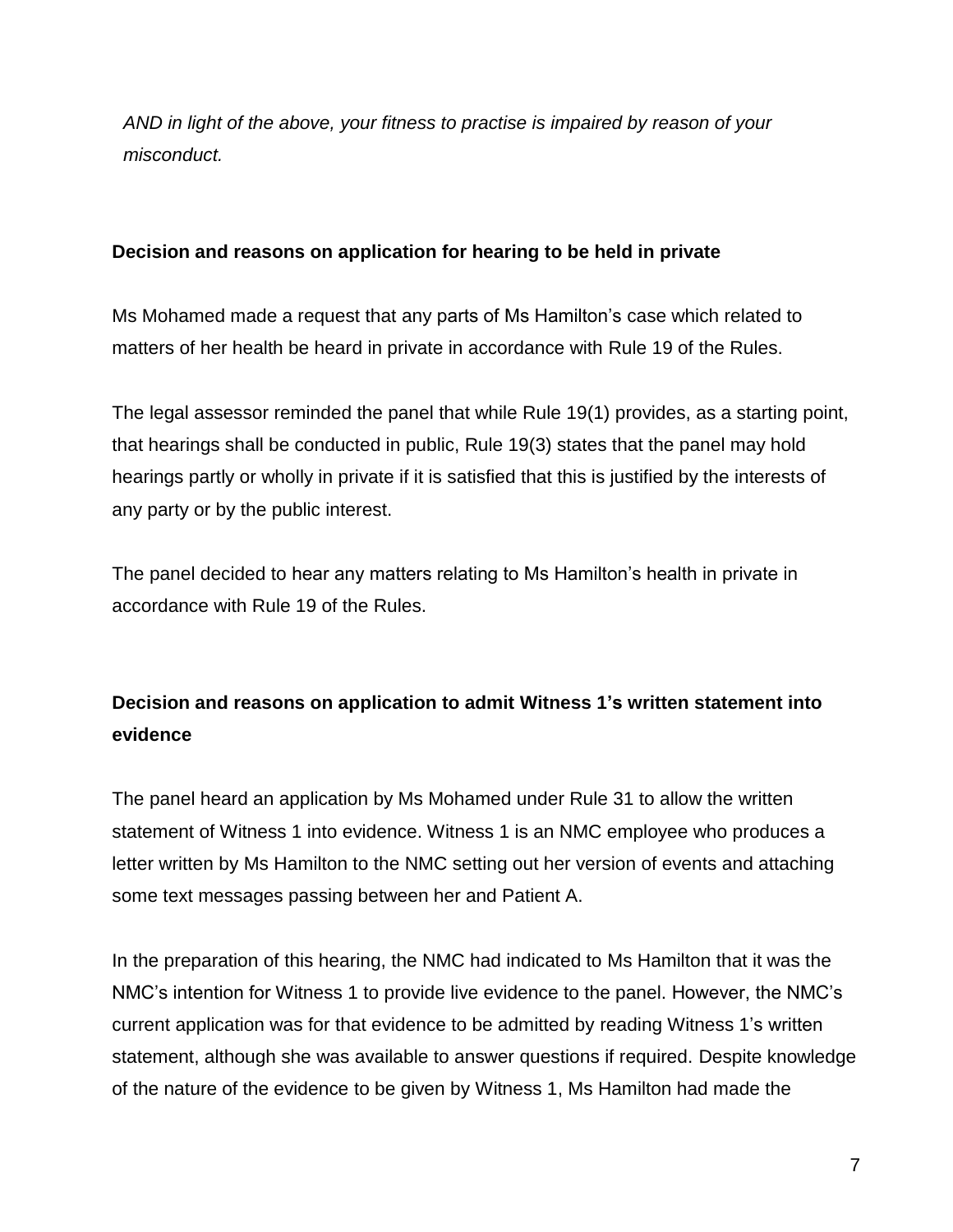decision not to attend this hearing. On this basis Ms Mohamed advanced the argument that there was no unfairness to Ms Hamilton in allowing Witness 1's written statement into evidence.

The panel gave the application in regard to Witness 1 careful consideration. The panel accepted the advice of the legal assessor who referred to the case of *Thorneycroft v NMC*  [2014] EWHC 1565 (Admin). It noted that Witness 1's statement had been prepared in anticipation of it being used in these proceedings and contained the paragraph, *'This statement … is true to the best of my information, knowledge and belief'* and was signed by her.

The panel considered whether Ms Hamilton would be disadvantaged by the change in the NMC's position of moving from reliance upon the live testimony of Witness 1 to that of a written statement.

The panel noted that the evidence of Witness 1 is to the effect that she received correspondence from Ms Hamilton containing text messages between herself and Patient A. The panel does not anticipate that it would have any questions for Witness 1 and Ms Hamilton is not in attendance, and therefore would not be in a position to cross-examine her. The evidence which Witness 1 exhibits is evidence which Ms Hamilton herself provided.

In these circumstances, the panel came to the view that it would be fair and relevant to accept into evidence the written statement of Witness 1.

#### **Decision and reasons on application to admit hearsay evidence of Patient A**

The panel also heard an application made by Ms Mohamed under Rule 31 to admit the hearsay evidence of Patient A, the complainant in this case. The panel was informed that despite several attempts, the NMC had not been able to obtain a signed written statement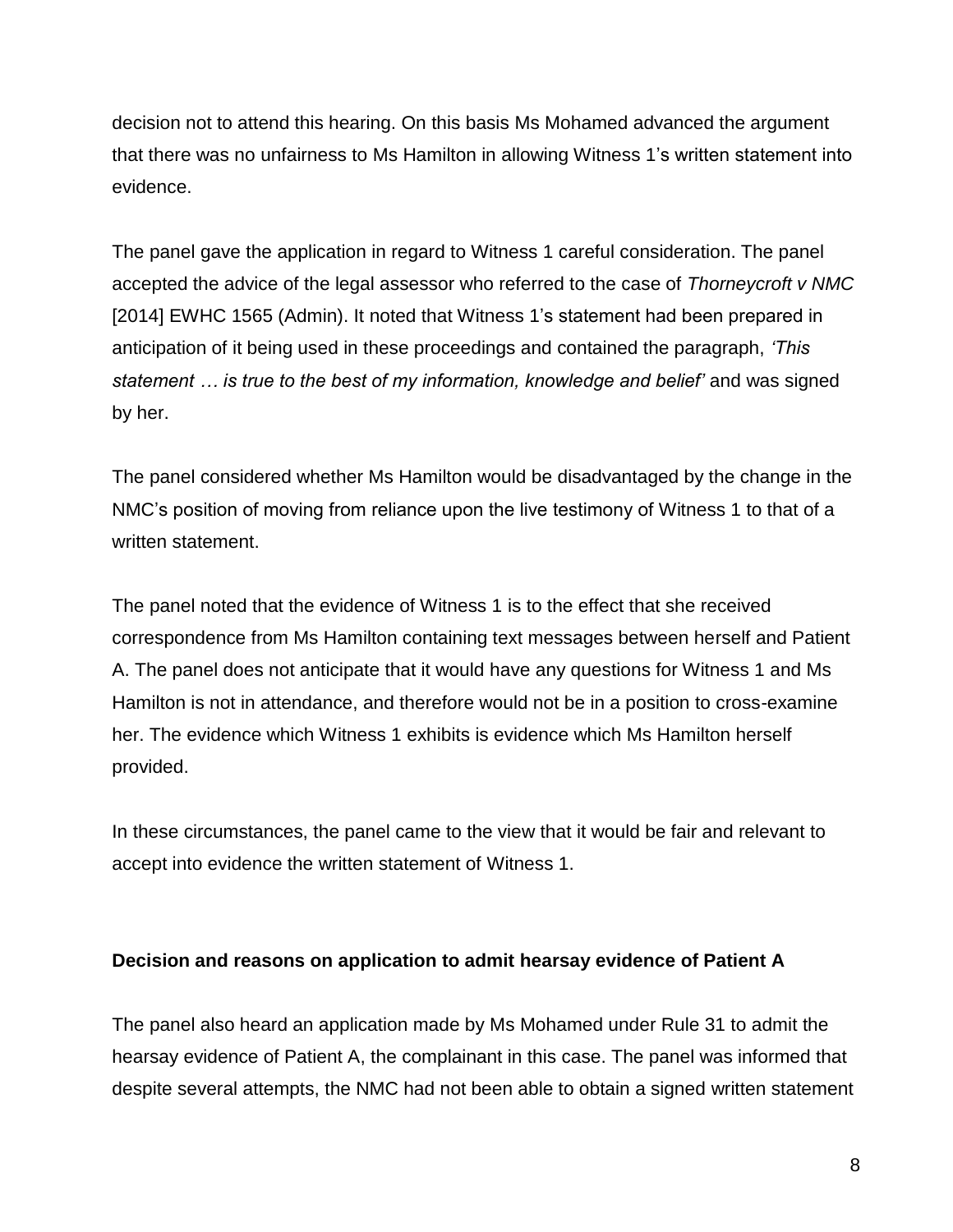from Patient A. Ms Mohamed submitted that his evidence is highly relevant and though not provided during the course of the NMC's investigation, was produced for the purpose of the internal investigations.

The panel accepted the advice of the legal assessor. The panel recognised that this was not the same situation as in *Thorneycroft v NMC* [2014] EWHC 1565 (Admin), in that in this case there is not even a witness statement from Patient A, simply a record of his interview with the manager of the nursing home, at which Ms Hamilton was not present. Not only is there no signed witness statement from Patient A, there is no confirmation nor any signed declaration by Patient A of the accuracy of the interview record. However, in determining whether to accede to the application the panel considered the various factors set out in *Thorneycroft v NMC* in assessing whether it would be fair to allow the NMC to rely on hearsay evidence as to what Patient A had said in relation to the allegations.

The panel noted that in relation to Charges 3 and 6, Patient A's account was the only evidence in support of the charges. Although Patient A's account of what happened in relation to Charges 2 and 4 was in some respects disputed by Ms Hamilton, there is other evidence to support those charges.

The Charges are very serious, in particular Charges 3 and 6. The panel therefore had particular regard to the evidence of Patient A and the need to ensure the balance of fairness.

No specific reason has been provided as to why Patient A has refused to cooperate with the NMC investigation by providing a statement. The panel noted that in August 2020 Patient A had said that he was concerned about possible repercussions within the nursing home if he gave evidence against Ms Hamilton. However, the panel noted that in May 2021, after he had left the nursing home, he had still refused to provide a witness statement, simply stating that he did not want to be reminded about the events and did not want to pursue the matter. He stated in an email dated 19 May 2021: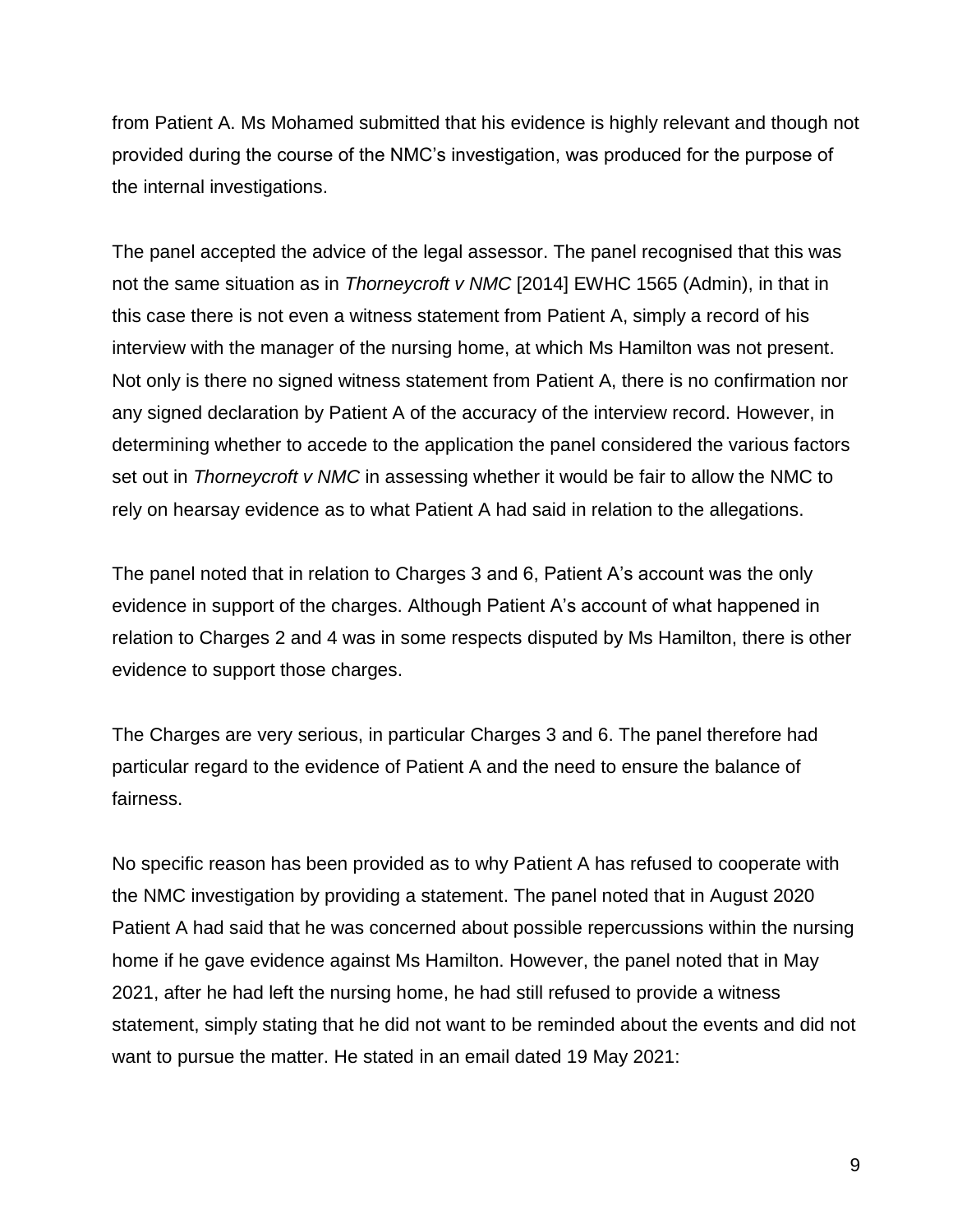# *"PLEASE UNDERSTAND I AM NOT TAKING PART IN THIS CASE ANY FURTHER. ANY FURTHER COMMUNICATION WITH THE NMC WILL BE DELETED WITHOUT READING."*

The panel also noted that beyond an original written request for a witness statement it has seen no evidence that the NMC has made any further efforts to secure a statement from Patient A.

The panel noted that Patient A was a vulnerable patient but also noted that he had been referred to by the nursing home manager as having full capacity. In addition, he had indicated that he had further evidence against Ms Hamilton which he intended to provide to the NMC, although he has not done so. In emails and notes of phone calls seen by the panel, it appears that Patient A is fully aware of the proceedings but has now made the decision not to engage further with the NMC, for reasons which are not clear to the panel.

In all the circumstances, the panel has concluded that it would be unfair to permit the NMC to rely on the hearsay evidence of what Patient A had said and that the panel will limit its consideration of the evidence to that evidence which is not based on Patient A's reported account.

In the circumstances, the panel determined not to allow the application.

## **Decision and reasons on application to amend the charge**

The panel heard a second application by Ms Mohamed to amend the wording of charges 3a and 3c. The proposed amendments were to add an alternative element to each charge, as follows:

*3) On 24 November 2019:*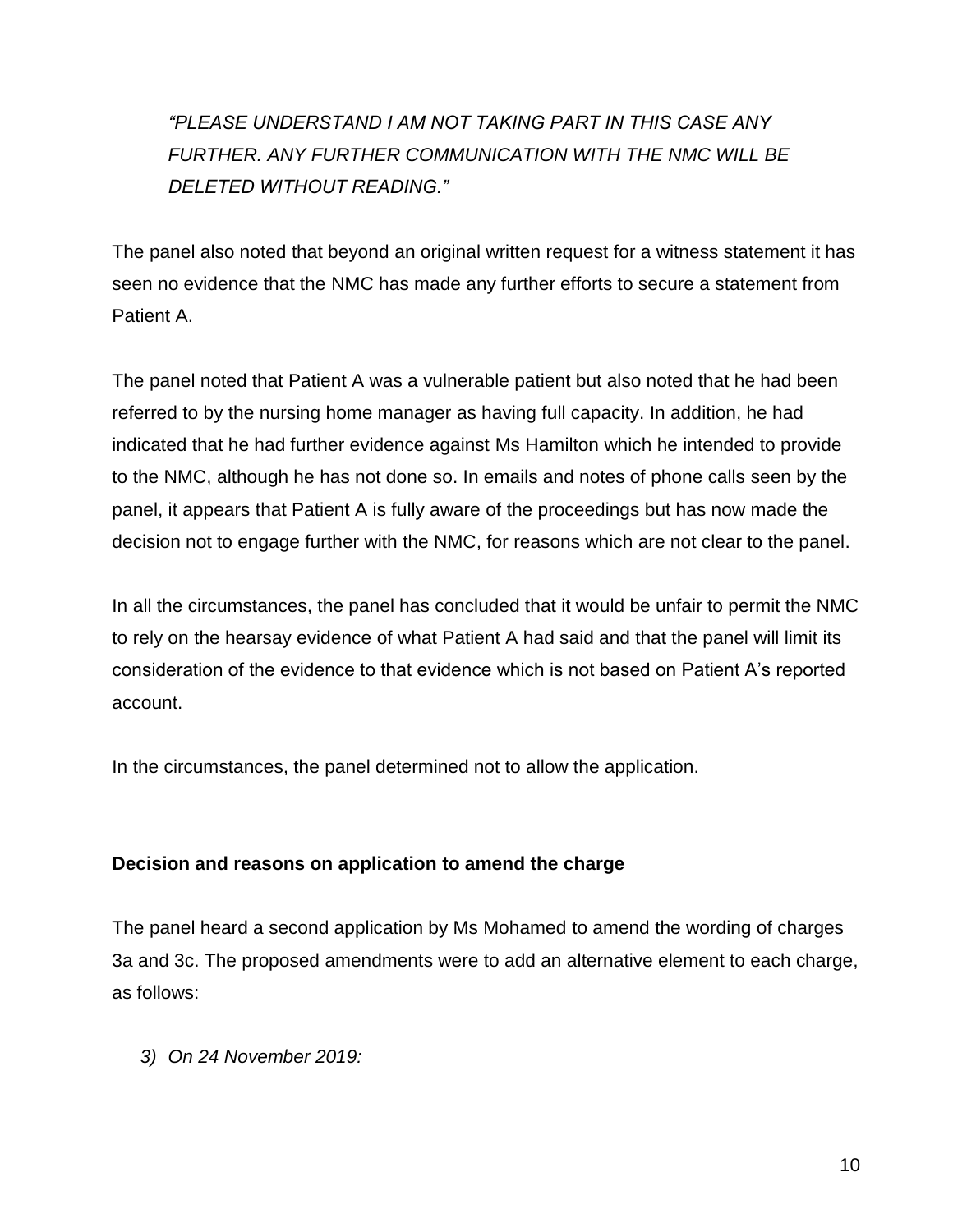*a) Hugged Patient A whilst in his room or allowed him to hug you; b) …* 

*c) Kissed Patient A, whilst in his room or allowed him to kiss you.* 

Ms Mohamed submitted that the proposed amendments would more accurately reflect the evidence in view of the panel's decision to exclude the hearsay evidence of Patient A.

The panel accepted the advice of the legal assessor and had regard to Rule 28 of the Rules.

The panel bore in mind its objectives and overarching principles, which included the protection of the public and the overarching principle of fairness to both parties. It also had regard to the requirements of Rule 28, namely that it may make an amendment unless doing so would cause injustice.

The panel bore in mind that the NMC was aware prior to the start of this hearing that Patient A had not provided a written statement and nor was he willing to attend and give evidence. The panel has already ruled that it would be unfair to Ms Hamilton to admit the hearsay evidence of Patient A's reported account of what occurred on 29 November 2019. The amendments sought are in response to that ruling.

The original charges identified Ms Hamilton as the perpetrator of allegedly inappropriate conduct towards Patient A and were based entirely on his reported account. The proposed amendments are significantly and materially different in that they allege that Ms Hamilton allowed Patient A to behave towards her in an inappropriate manner, rather than instigating the behaviour herself.

It is said by the NMC that the amended charges would accord more closely with the evidence. The NMC always had both versions of events but decided to draft the original charges based solely on Patient A's account.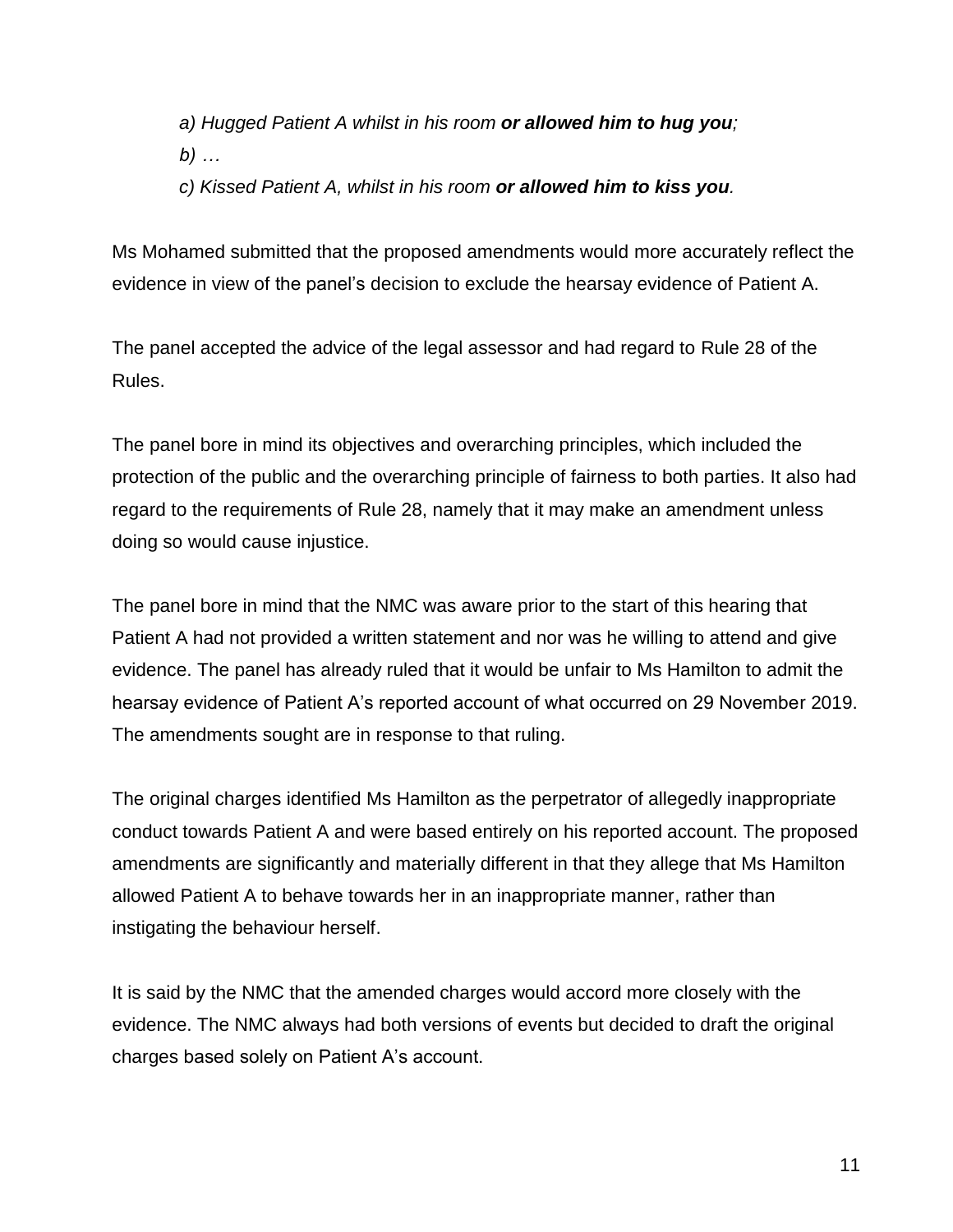Whilst Ms Hamilton has not attended the hearing it is possible that she may have responded differently if these charges as amended had been put to her at the outset.

It is the panel's view that what is meant by 'allowed' in this context is unclear and it is cognisant that any charge must be clear and unambiguous.

In all the circumstances it concluded that it would cause injustice to allow these amendments.

The panel has had regard to its obligation to ensure that cases are presented in such a way that the charges reflect the underlying seriousness of the allegations against Ms Hamilton. It considers that there are other serious charges in this case, which if found proved, would enable it to deal appropriately with the matter, having regard to the obligations of public protection and the public interest in the upholding of professional standards and maintaining confidence in the regulatory process.

For these reasons the panel determined not to allow the amendments to the charges.

## **Decision and reasons on facts**

In reaching its decisions on the facts, the panel took into account all the oral and documentary evidence in this case before it (excluding the hearsay evidence of Patient A) together with the submissions made by Ms Mohamed on behalf of the NMC. It heard oral evidence from Witness 2, the Registered Manager at Bay Trees Nursing Home.

The panel has drawn no adverse inference from the non-attendance of Ms Hamilton.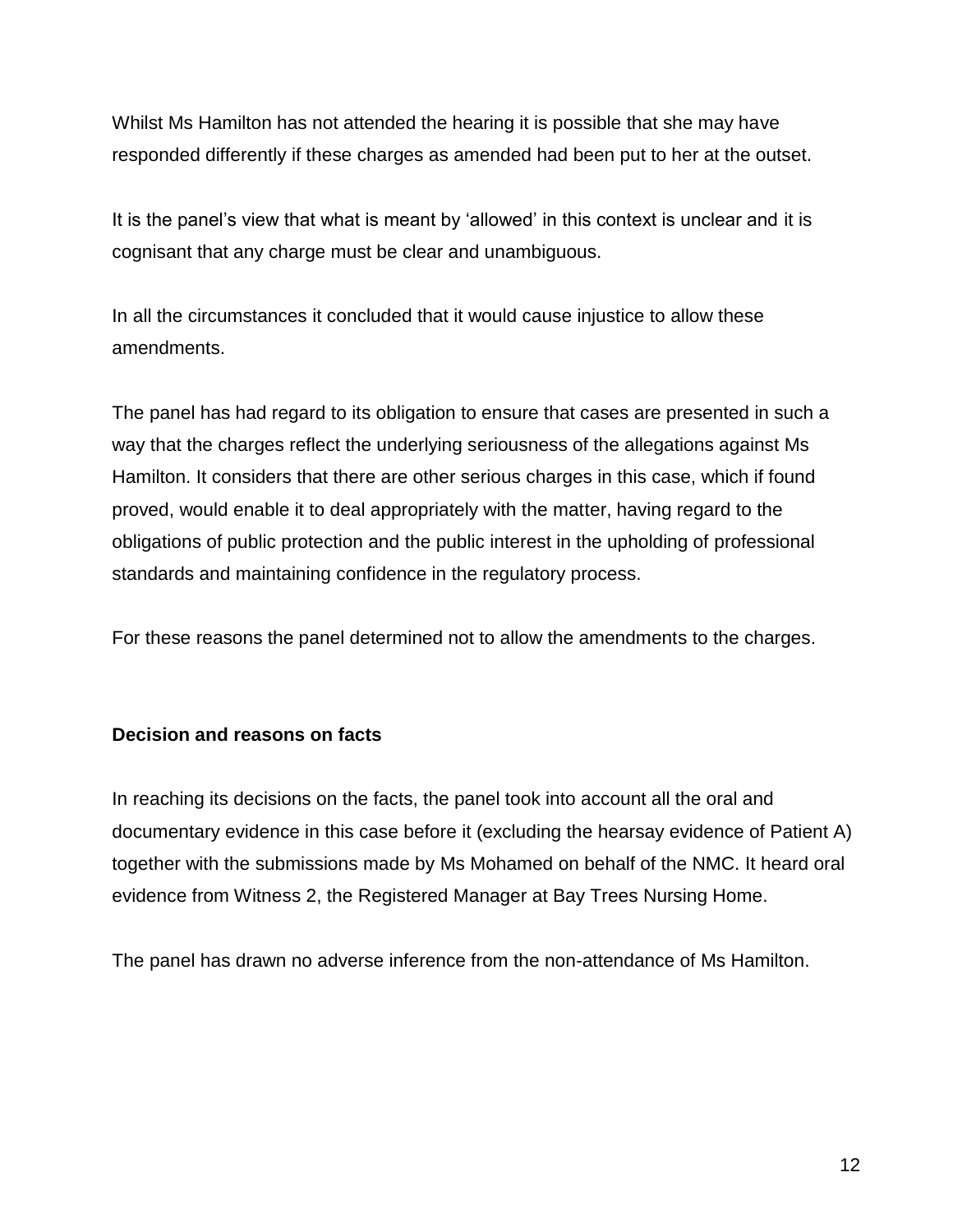The NMC received a referral on 3 December 2019 from the Registered Manager of Bay Trees Nursing Home (the Home) where Ms Hamilton had worked as a registered nurse since 2015.

The referral set out that in November 2019 allegations were raised at the Home that Ms Hamilton was in an unprofessional and personal relationship with Patient A, as set out in the charges.

The panel was aware that the burden of proof rests on the NMC, and that the standard of proof is the civil standard, namely the balance of probabilities. This means that a fact will be proved if a panel is satisfied that it is more likely than not that the incident occurred as alleged.

Before making any findings on the facts, the panel heard and accepted the advice of the legal assessor.

The panel then considered each of the disputed charges and made the following findings.

## **Charge 1a**

- *1) On or before 29 November 2019:* 
	- *a) Bought and / or lent Patient A DVDs*

## **This charge is found proved.**

In reaching this decision, the panel took into account a letter written by Ms Hamilton on 23 December 2019. The letter stated: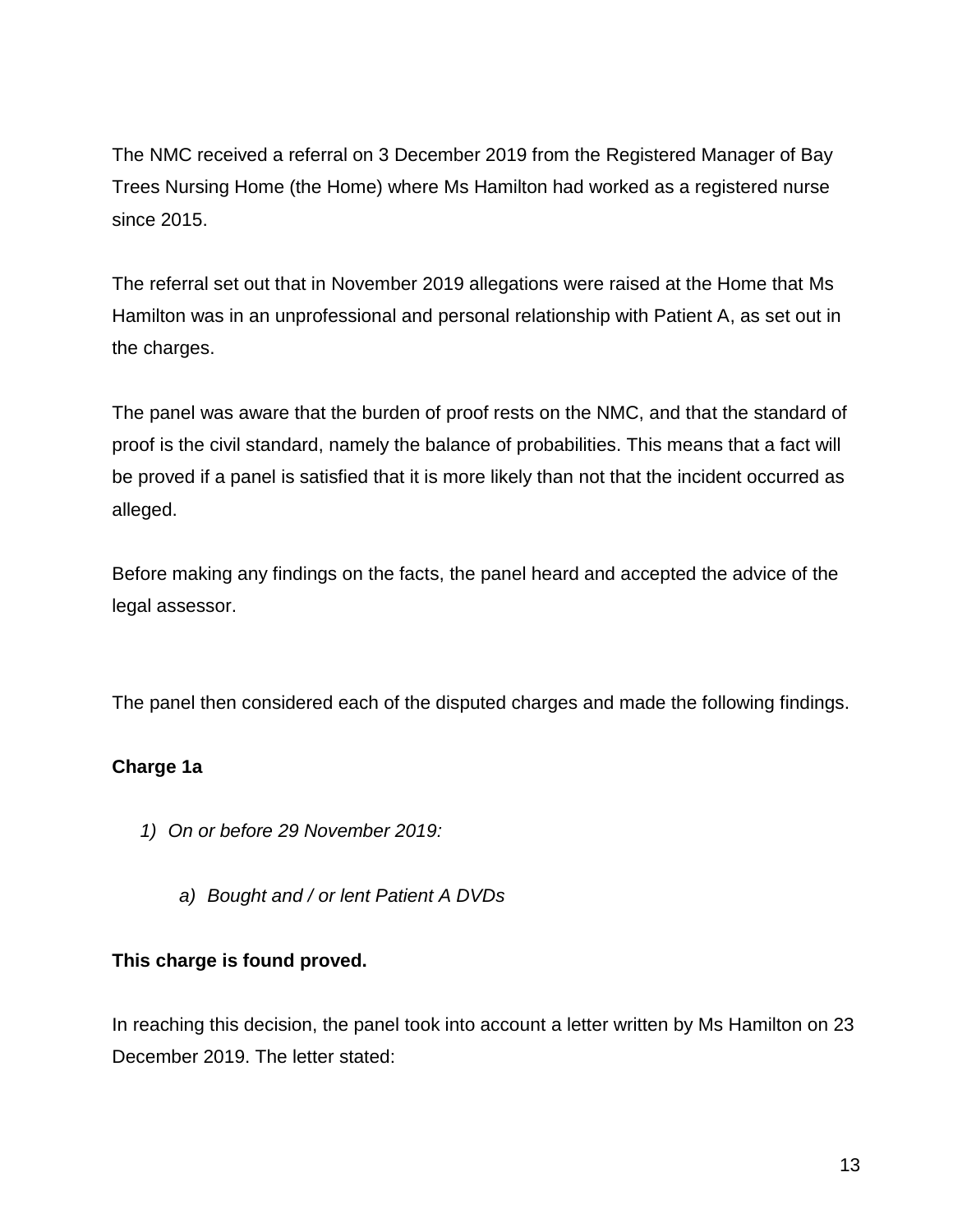*"I in particular have tried to be kind and selfless towards him helping him and sharing what I have (dvds, music App etc) … The music App I use on many of my devices and as we liked the same kind of music, he was appreciative to have some music to listen to…"*

In view of Ms Hamilton's clear written admission to providing Patient A with DVDs, the panel found Charge 1a proved.

## **Charge 1b**

*b) Allowed Patient A access to your subscribed services.*

## **This charge is found proved.**

Again, the panel took into account the letter written by Ms Hamilton on 23 December 2019. It also took account of the notes of the local interview on 2 December 2019 in which it is recorded that Ms Hamilton admits to providing Patient A with *'access to some of her subscribed services'*.

Given Ms Hamilton's admission to providing Patient A access to some of her subscribed services, including her music App, the panel found Charge 1b proved.

## **Charge 2**

*2) On or before 29 November 2019 discussed plans with Patient A for him to live with you.* 

## **This charge is found proved.**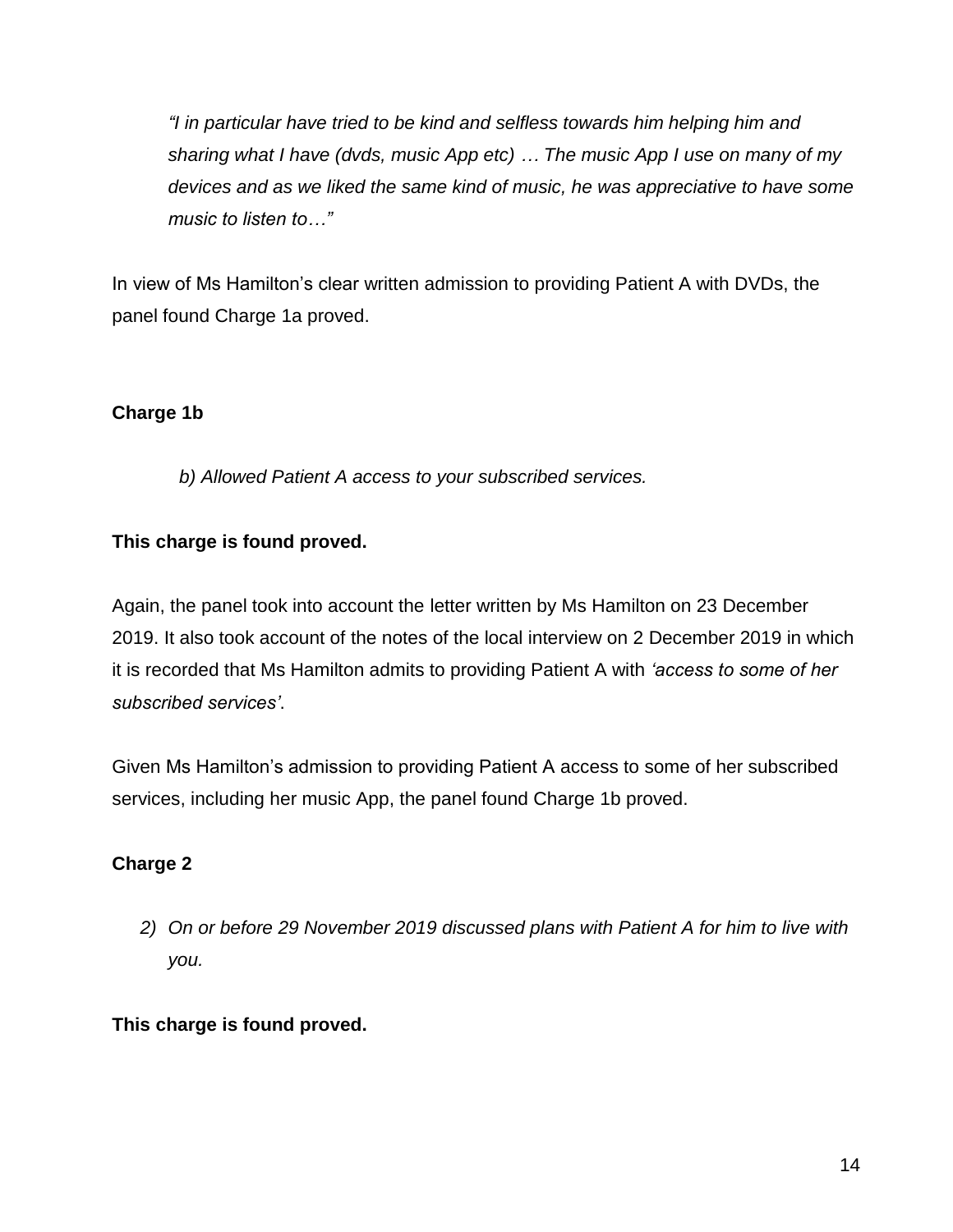In reaching this decision, the panel took into account a letter written by Ms Hamilton on 23 December 2019 in which she stated:

*"…After I had been advised to be off sick by my GP [Patient A] started texting me every day, to begin with he wanted to send me his daughters flight number as she was going on holiday but after a short while he was becoming overly 'friendly' in his messages saying how much he liked me and then started suggesting he moved with me next year when I moved to Gloucestershire."*

In addition, the panel also took account of the notes of the local interview on 2 December 2019 in which it is recorded that Ms Hamilton stated that conversations had taken place between her and Patient A around him *'moving away with her'*.

Further, Witness 2, in both her oral evidence and her written statement, stated that Ms Hamilton talked freely about the personal relationship between herself and Patient A and their plans to move in together:

*"The registrant admitted that they had conversations in which it was discussed about Patient A moving to Gloucestershire with the registrant"*

In view of all of the evidence before it in support of Charge 2, the panel found it proved.

## **Charge 3a**

- *3) On 24 November 2019:* 
	- *a) Hugged Patient A whilst in his room;*

#### **No case to answer**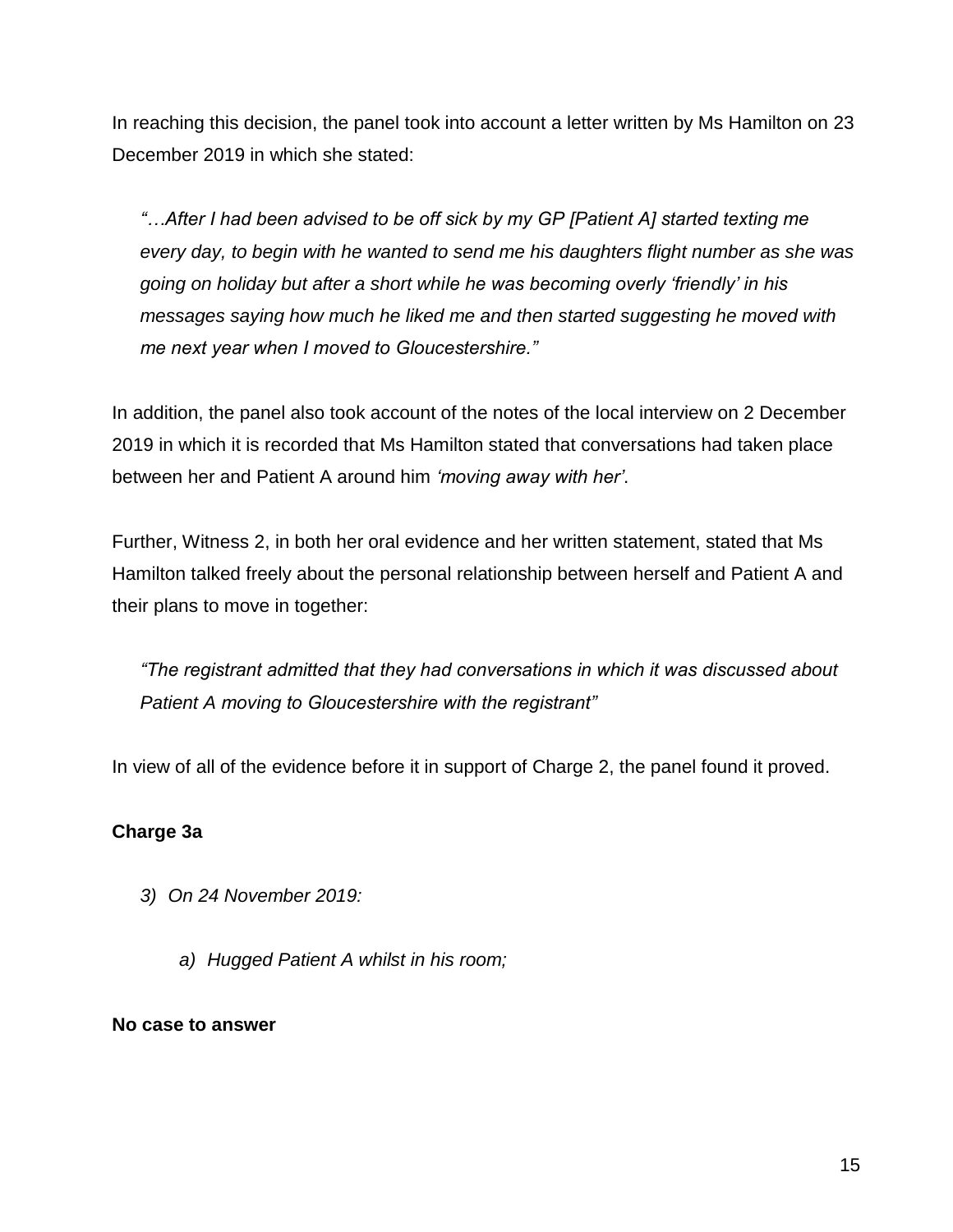The only evidence in relation Charge 3a before the panel was a statement made by Ms Hamilton on 16 December 2019, in which she stated that Patient A made advances towards her, and that she was the recipient, not the instigator, of his advances. The panel interpreted this Charge as alleging that Ms Hamilton was the instigator, not the recipient, of the hug(s). In the absence of any evidence to support Charge 3a, that Ms Hamilton was the instigator and hugged patient A whilst in his room, the panel determined that Ms Hamilton had no case to answer in respect of it.

#### **Charge 3b**

*b) Attempted to kiss Patient A, whilst in his room;* 

#### **No case to answer**

Again, the only evidence in relation Charge 3b before the panel was a statement made by Ms Hamilton on 16 December 2019, in which she stated that Patient A made advances towards her, and that she was the recipient of his attempt to kiss her. Again, the panel interpreted this Charge as alleging that Ms Hamilton was the instigator, not the recipient, of the attempted kiss. In the absence of any evidence to support Charge 3b, that Ms Hamilton attempted to kiss Patient A whilst in his room, the panel determined that Ms Hamilton had no case to answer in respect of it.

#### **Charge 3c**

*c) Kissed Patient A, whilst in his room.* 

#### **No case to answer**

In relation to Charge 3c, again, the panel interpreted this Charge as alleging that Ms Hamilton was the instigator, not the recipient, of the kiss.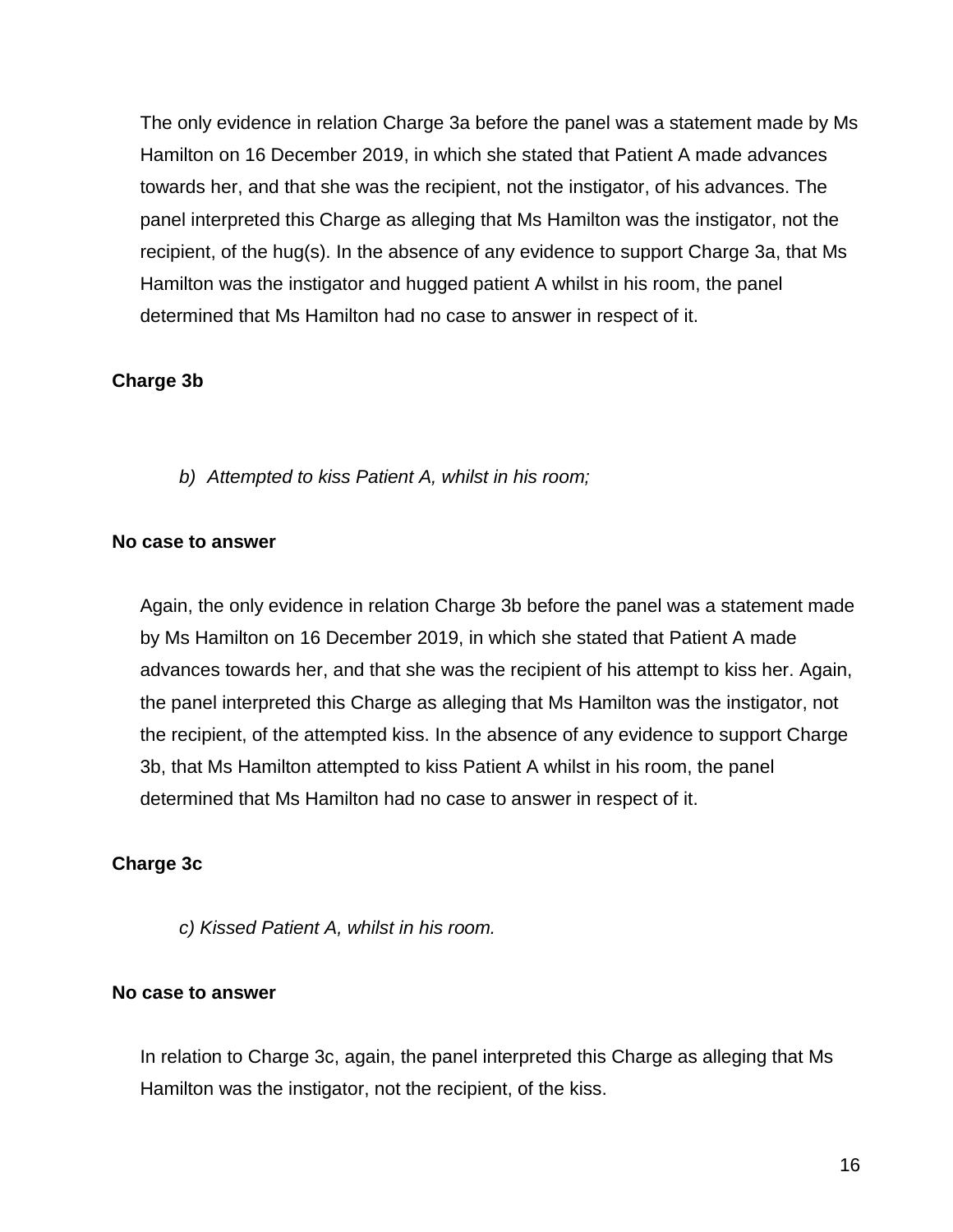In the absence of any evidence to support Charge 3c the panel determined that Ms Hamilton had no case to answer in respect of it.

### **Charge 4**

*4) On or before 29 November 2019, on one or more occasions, contacted Patient A by text message and / or email.* 

### **This charge is found proved.**

In reaching this decision, the panel took into account the witness statement and oral evidence of Witness 2 along with a series of images of text messages adduced by the NMC via Witness 1's statement which had been sent to the NMC by Ms Hamilton.

Whilst there was some confusion as to whether the images were of text messages, WhatsApp Messages or emails, there was no doubt that the images were of messages displayed on a mobile phone. Witness 2 explained that Patient A had shown her the messages on his phone at the meeting on 29 November 2019. She also said in evidence that the messages that she saw on the phone identified the sender as "Maureen" and were contemporaneous with the raising of the complaint by Patient A. In the circumstances the panel is satisfied that the messages seen by Witness 2 had in fact been sent by Ms Hamilton to Patient A. In addition the messages provided to the NMC by Ms Hamilton herself indicate inappropriate between her and Patient A by text message on Sunday 17 November.

The panel determined that there was sufficient evidence before it to find Charge 4 proved

**Charge 5**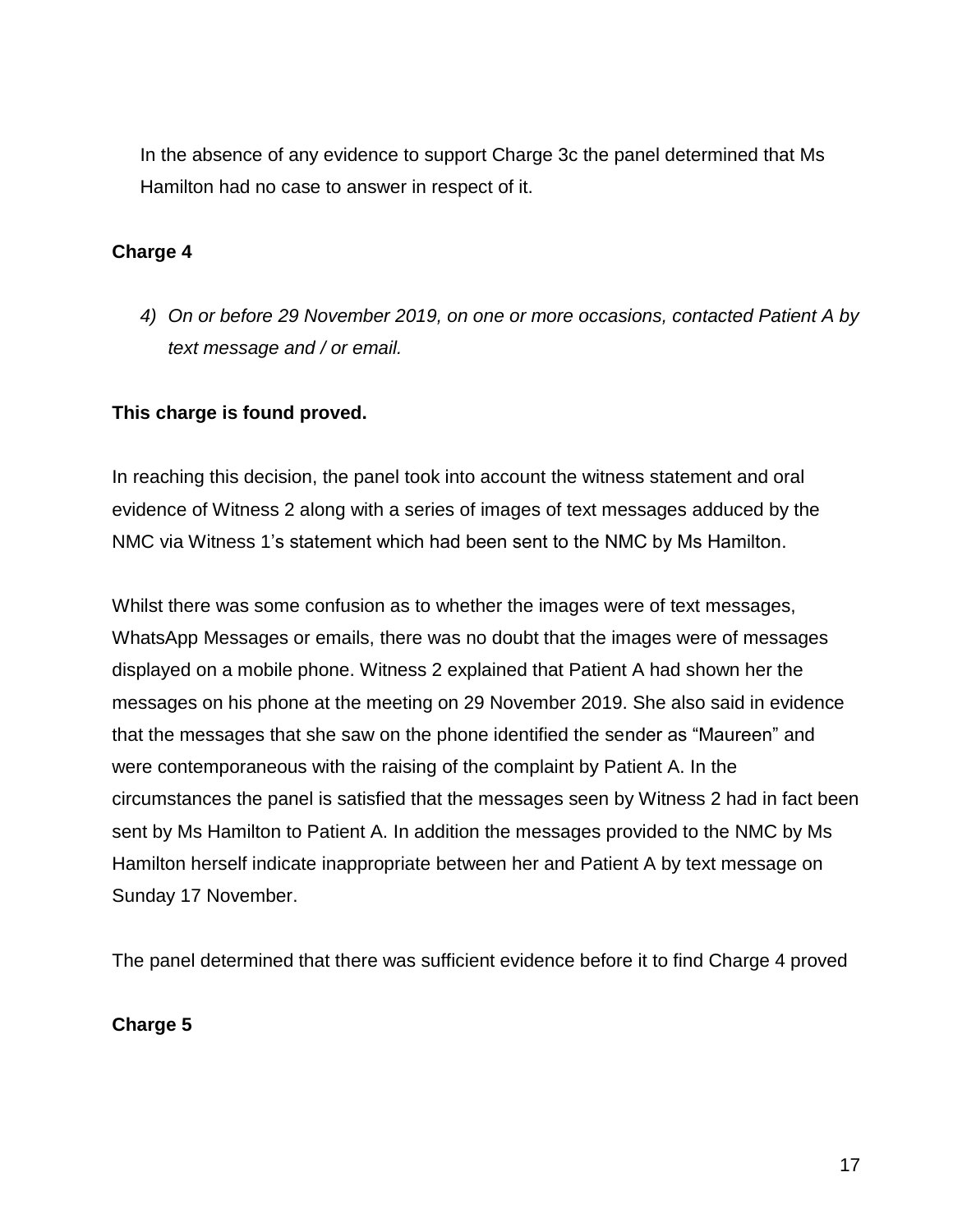*5) Your actions at one or more of charges 1 – 4 above breached professional boundaries.* 

### **This charge is found proved.**

In reaching this decision, the panel took account of all of the evidence before it, in particular the messages sent by Ms Hamilton to Patient A.

One of the messages from Ms Hamilton to Patient A set out within Witness 2's written statement says as follows:

*"I cannot believe I woke up to this, I don't know what to say please don't delete me or my number or memories and pretend nothing has ever happened, I am shaking*  with shock, I love you unconditionally for the beautiful person that you are that will *never change, I am still prepared to take on your past whatever the future brings, I still love you. This is what I can offer you and if this is not enough then I will understand, I don't want you to feel pressured into doing this, I cannot believe that a life together is not what you want, I am truly heart broken. I won't give up on you that easily."*

*"You could at least acknowledge what I said, I literally lost my job because of you and I was prepared to go and work somewhere else to make life better and easier. Please don't ignore me you cannot switch feeling we have between us that easily"*

The panel was of the view that the act of lending of DVD's to a patient, when looked at in isolation, would not normally be considered a breach of professional boundaries. Similarly, allowing a patient to access one's subscription services may be considered poor judgement, but may not on its own amount to a breach of professional boundaries. However, when viewed in the context of Charges 2 and 4, the panel determined that Charges 1a and 1b do amount to a breach of professional boundaries.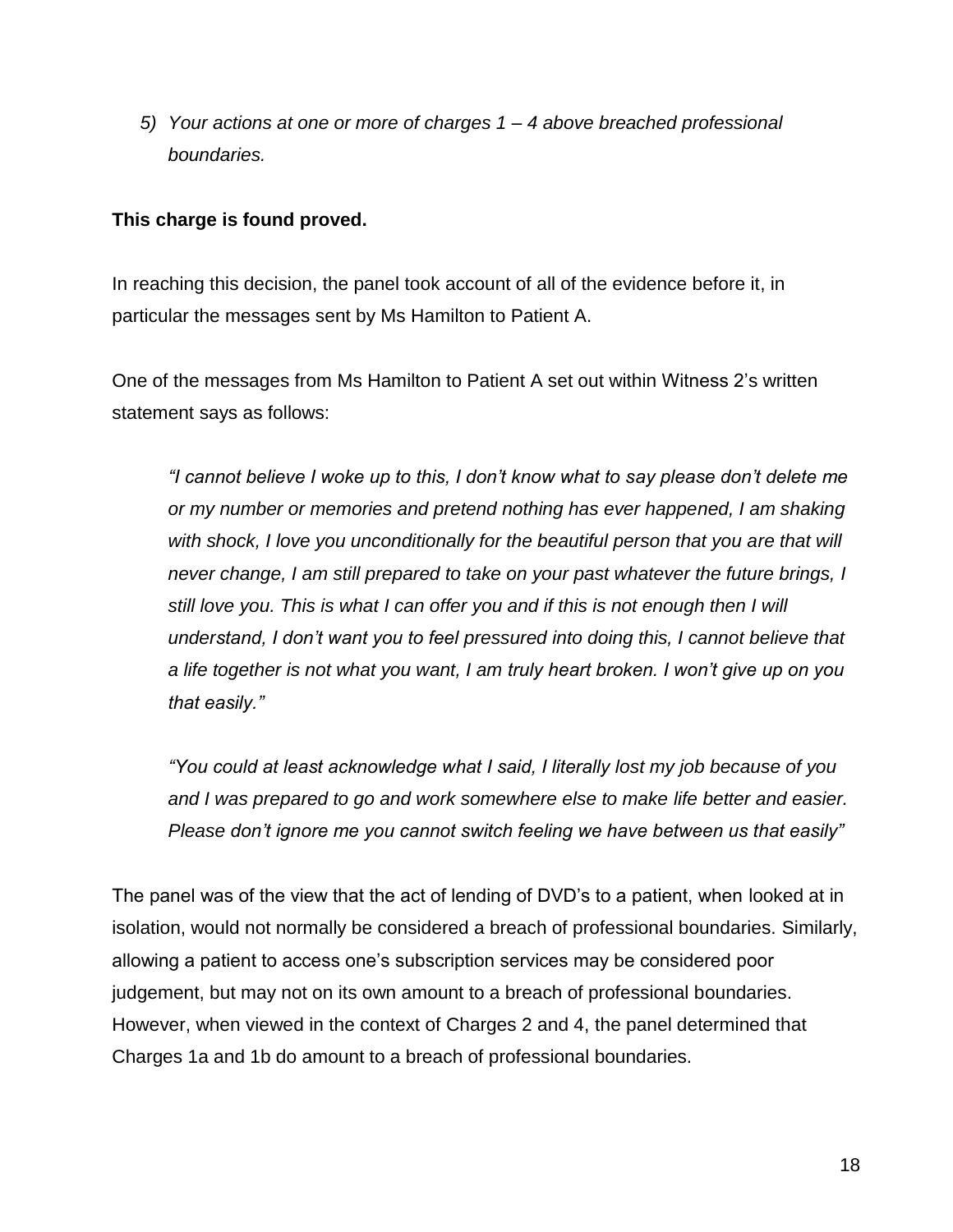The panel determined that in respect of Charge 2, discussions of a future where Ms Hamilton would be living together with Patient A is a clear breach of professional boundaries.

The panel also considered that although there may be instances where contacting a patient for professional reasons by text or email may be appropriate, the messages before the panel, in the context of the relationship between Ms Hamilton and Patient A, were not sent for professional reasons. They were not appropriate and did amount to a breach of professional boundaries.

The panel determined that the behaviour resulting in Charges 1, 2 and 4, was inappropriate and that collectively these Charges amounted to a breach of professional boundaries.

## **Charge 6**

*6) Your actions at one or more of charges 1 – 4 were sexually motivated in that you sought to pursue a future sexual relationship.*

## **This charge is found proved.**

In reaching this decision, the panel took into account all of the evidence before it.

Witness 2 under affirmation confirmed that Ms Hamilton had stated to her that she '*fancied'* Patient A.

The panel considered the content of the messages from Ms Hamilton to Patient A to be indicative of an emotionally involved and romantic relationship. The messages illustrated Ms Hamilton's feelings towards Patient A and discussed possibilities for the future, such as Ms Hamilton and Patient A living together.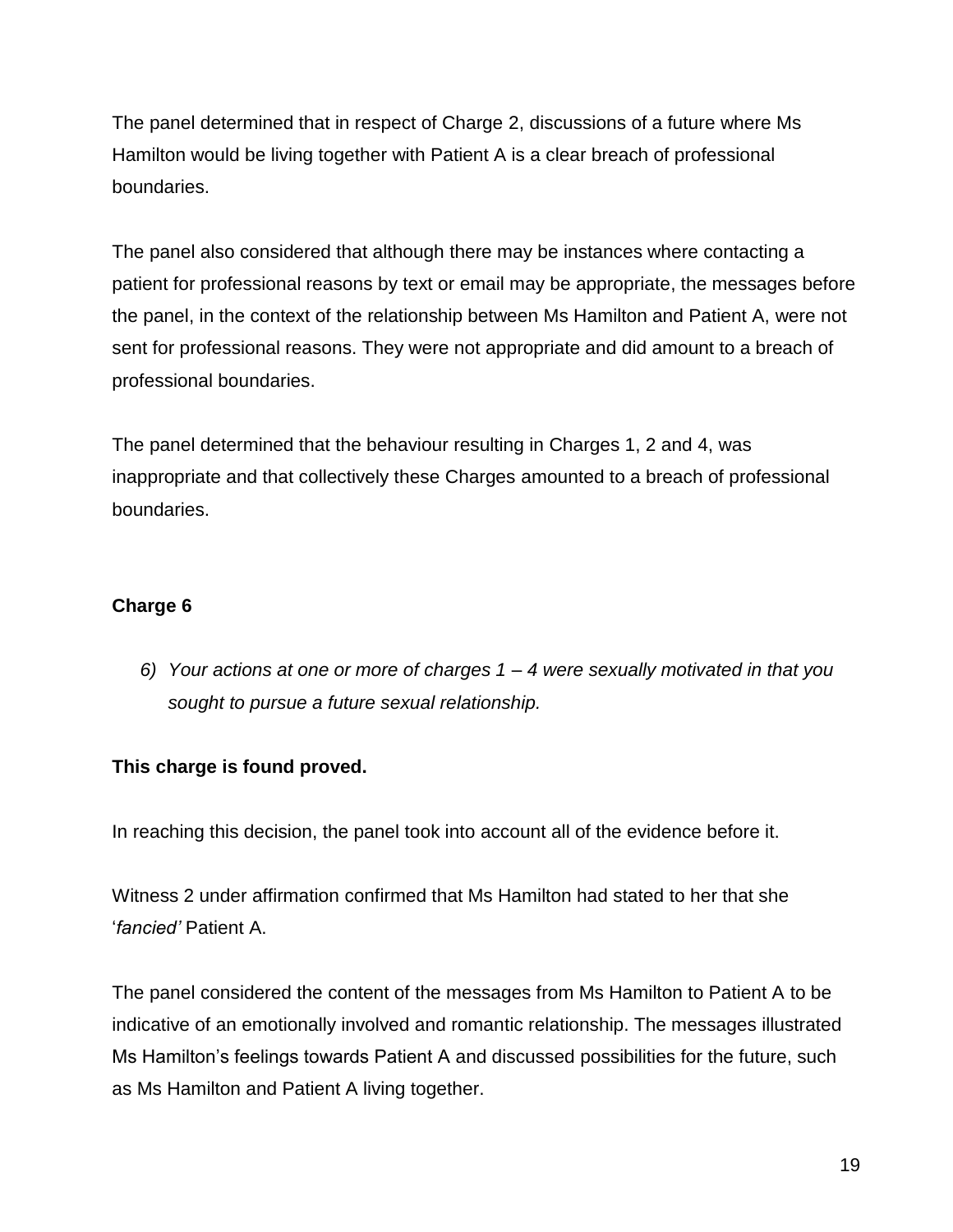The panel took into account the notes of the local interview on 2 December 2019 in which it is recorded that Ms Hamilton *'considered that she would be his carer'*. However, the panel was of the view that the messages and evidence from Witness 2 all suggest that Ms Hamilton did not intend to live with Patient A solely in the role of carer. In view of Ms Hamilton's admitted attraction to Patient A, her discussions about living with Patient A, along with her confessions of love, and her distress when the relationship was ended by Patient A, the panel determined that her motivation was to pursue a sexual relationship.

The panel concluded from the evidence before it, on the balance of probabilities, Ms Hamilton's motivation was to pursue a sexual relationship. It therefore found Charge 6 proved.

## **The hearing went part-heard on 23 September 2021 due to lack of time and resumed on 7 March 2022.**

#### **Decision and reasons on service of notice of the resumed hearing**

The panel was informed at the start of this hearing that Ms Hamilton was not in attendance and that the Notice of Hearing letter had been sent to her registered email address on 27 January 2022.

The panel took into account that the Notice of Hearing provided details of the allegations as well as the date, time, and details for joining the virtual hearing. Amongst other things the Notice of Hearing included information about Ms Hamilton's right to attend, be represented and call evidence, as well as the panel's power to proceed in her absence.

Ms Evans, on behalf of the Nursing and Midwifery Council (NMC), submitted that it had complied with the requirements of Rules 11 and 34 of the 'Nursing and Midwifery Council (Fitness to Practise) Rules 2004', as amended (the Rules).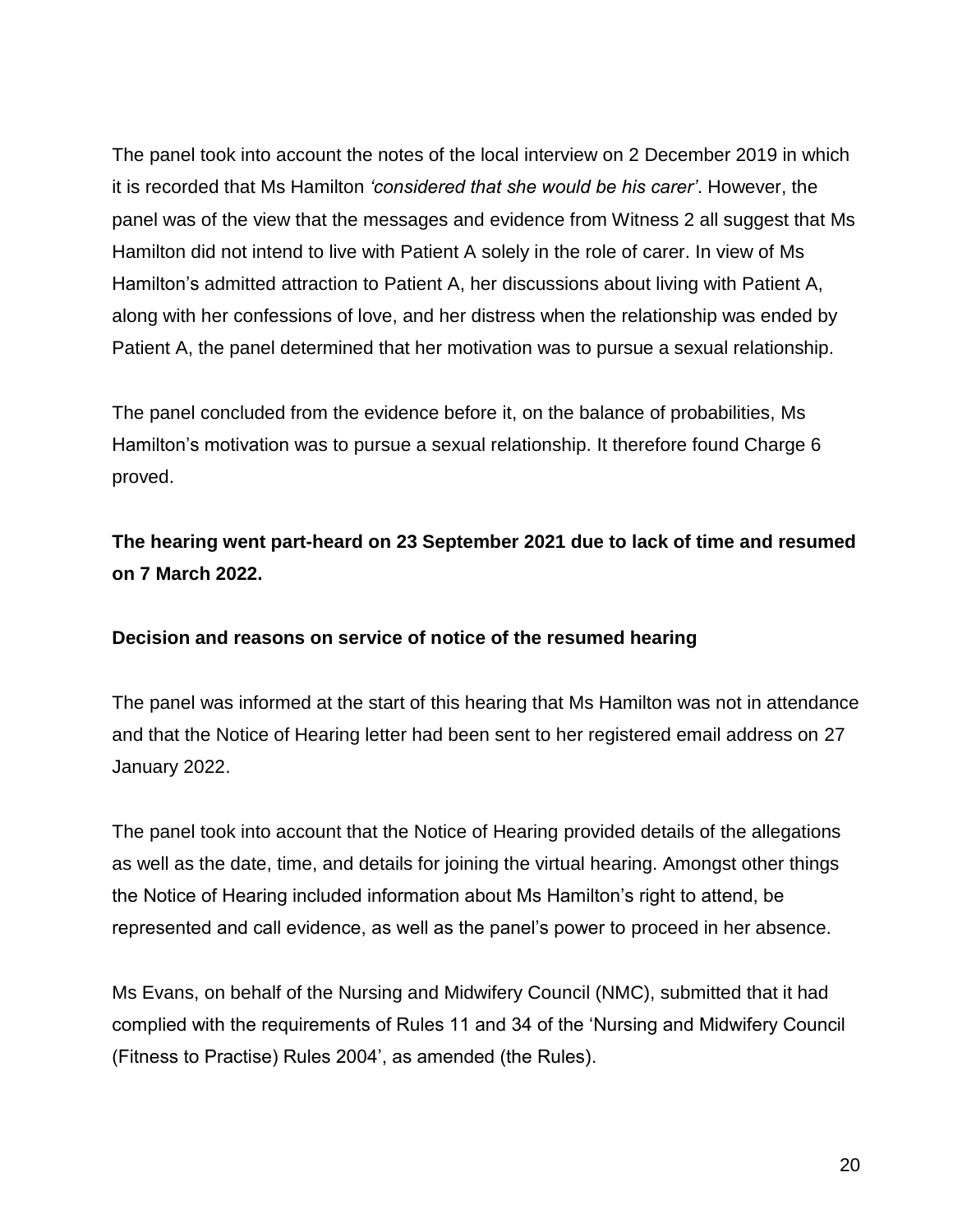The panel accepted the advice of the legal assessor.

In the light of all of the information available, the panel was satisfied that Ms Hamilton has been served with the notice of the resumed hearing in accordance with the requirements of Rules 11 and 34.

## **Decision and reasons on proceeding in the absence of Ms Hamilton**

The panel next considered whether it should proceed in the absence of Ms Hamilton.

The panel had regard to Rule 21 and took account of the submissions of Ms Evans who invited the panel to continue in Ms Hamilton's absence. The panel also accepted the advice of the legal assessor.

The panel noted that its discretionary power to proceed in the absence of a registrant under the provisions of Rule 21 is not absolute and is one that should be exercised *'with the utmost care and caution'*.

The panel has decided to proceed in the absence of Ms Hamilton. In reaching this decision, the panel has considered the submissions of Ms Evans along with the advice of the legal assessor. It has had particular regard to the factors set out in the decision of *R v*  Jones and General Medical Council v Adeogba [2016] EWCA Civ 162 and had regard to the overall interests of justice and fairness to all parties. It noted that:

- Upon inquiry the NMC confirmed that there had been no communication in response to the Notice of Hearing from Ms Hamilton, and there has been no communication since the hearing went part-heard in September 2021;
- No application for an adjournment has been made by Ms Hamilton;
- There is no reason to suppose that adjourning would secure her attendance at some future date;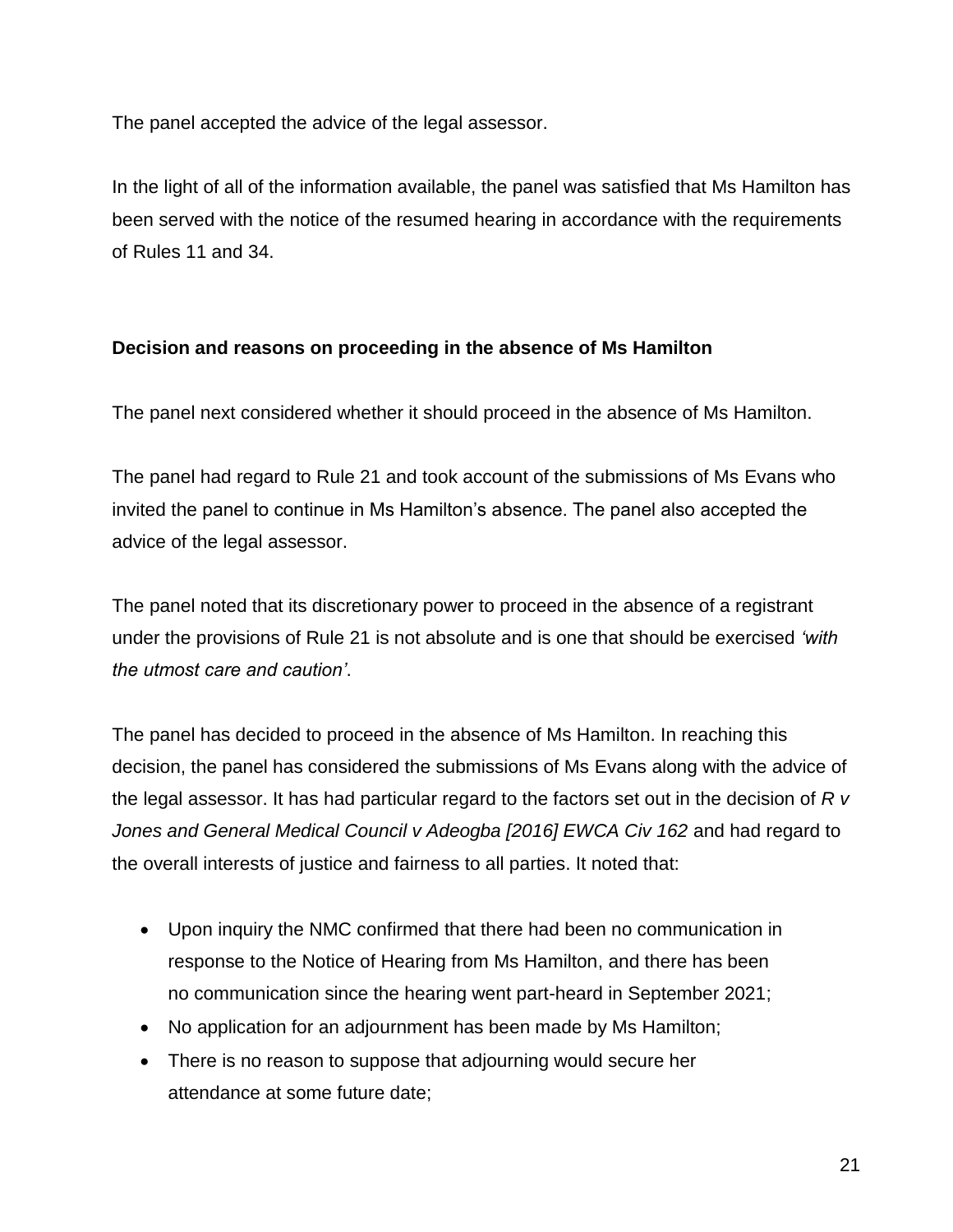There is a strong public interest in the expeditious disposal of the case.

In these circumstances, the panel has decided that it is fair, appropriate and proportionate to proceed in the absence of Ms Hamilton.

## **Fitness to practise**

Having reached its determination on the facts of this case, the panel then moved on to consider, whether the facts found proved amount to misconduct and, if so, whether Ms Hamilton's fitness to practise is currently impaired. There is no statutory definition of fitness to practise. However, the NMC has defined fitness to practise as a registrant's suitability to remain on the register unrestricted.

The panel, in reaching its decision, has recognised its statutory duty to protect the public and maintain public confidence in the profession. Further, it bore in mind that there is no burden or standard of proof at this stage and it has therefore exercised its own professional judgement.

The panel adopted a two-stage process in its consideration. First, the panel must determine whether the facts found proved amount to misconduct. Secondly, only if the facts found proved amount to misconduct, the panel must decide whether, in all the circumstances, Ms Hamilton's fitness to practise is currently impaired as a result of that misconduct.

## **Submissions on misconduct and impairment**

Ms Evans provided the panel with written submissions. She invited the panel to take the view that the facts found proved amount to misconduct. She referred the panel to specific sections of The Code: Professional standards of practice and behaviour for nurses and midwives (2015) (the Code) which the NMC considered Ms Hamilton to have breached.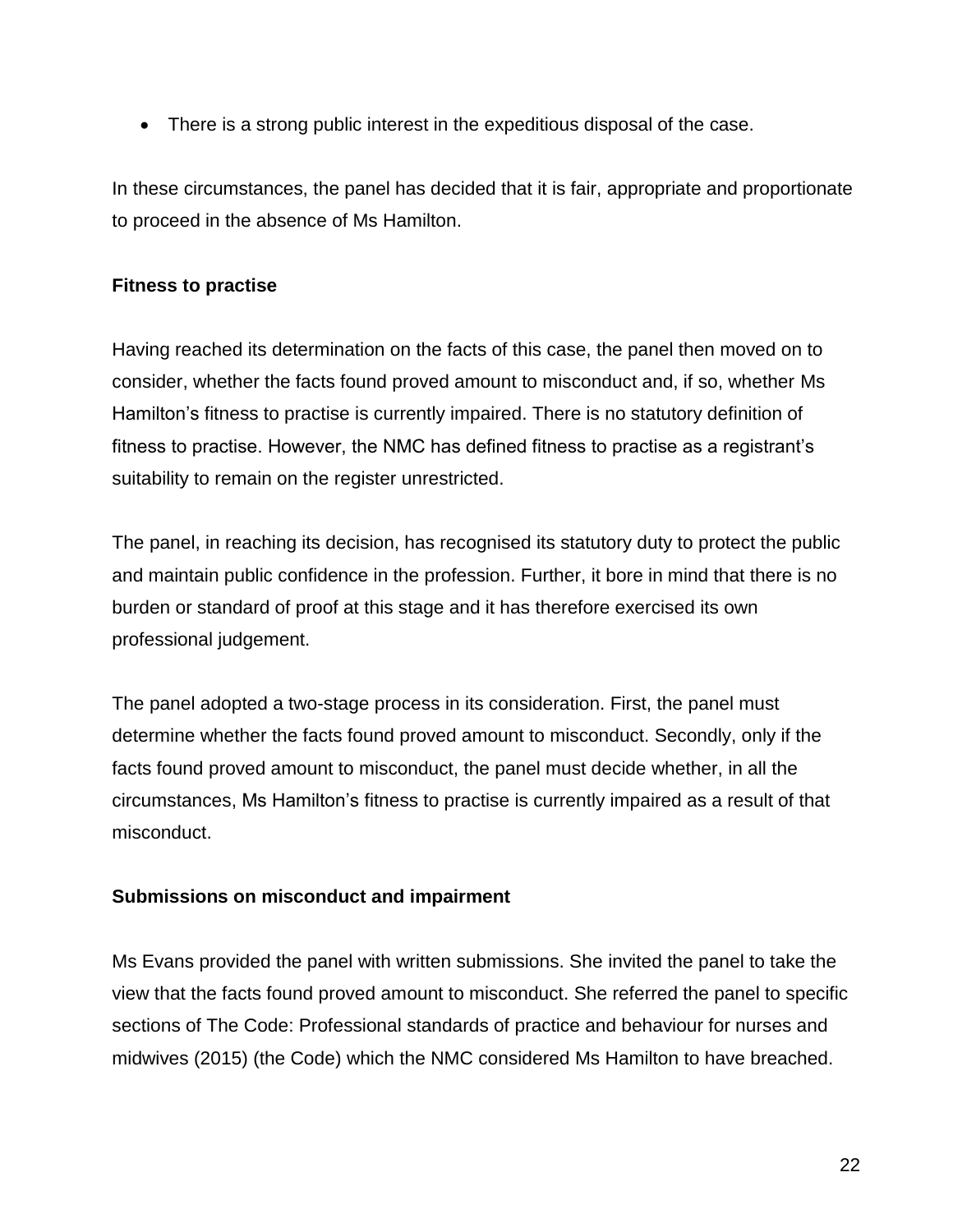Ms Evans submitted that Ms Hamilton's failure to maintain professional boundaries and her consequent breaches of the Code amounted to misconduct.

Ms Evans moved on to the issue of impairment and addressed the panel on the need to have regard to protecting the public and the wider public interest. This included the need to declare and maintain proper standards and maintain public confidence in the profession and in the NMC as a regulatory body. She referred to the case of *Council for Healthcare Regulatory Excellence v (1) Nursing and Midwifery Council (2) and Grant* [2011] EWHC 927 (Admin)*.* 

Ms Evans highlighted to the panel that Ms Hamilton had provided a response within her correspondence with the NMC to the effect that it was Patient A who had used incidents when she was kind and selfless as an example that she was "grooming" him. Ms Hamilton also stated that Patient A had made the allegations to protect himself and his actions were inappropriate and unacceptable as staff had noticed his behaviour. Ms Hamilton also raised that Patient A's behaviour was unacceptable towards herself. No response to the charges were received from Ms Hamilton. Without an explanation as to why Ms Hamilton acted as she did it may be that the panel have no choice but to find that there is or may be such a risk that this behavior will continue.

#### **Decision and reasons on misconduct**

The panel accepted the advice of the legal assessor and had regard to the case of *Roylance v General Medical Council (No. 2)* [2000] 1 AC 311 which defines misconduct as a *'word of general effect, involving some act or omission which falls short of what would be proper in the circumstances.'*

When determining whether the facts found proved amount to misconduct, the panel had regard to the terms of the Code. The panel was of the view that Ms Hamilton's actions did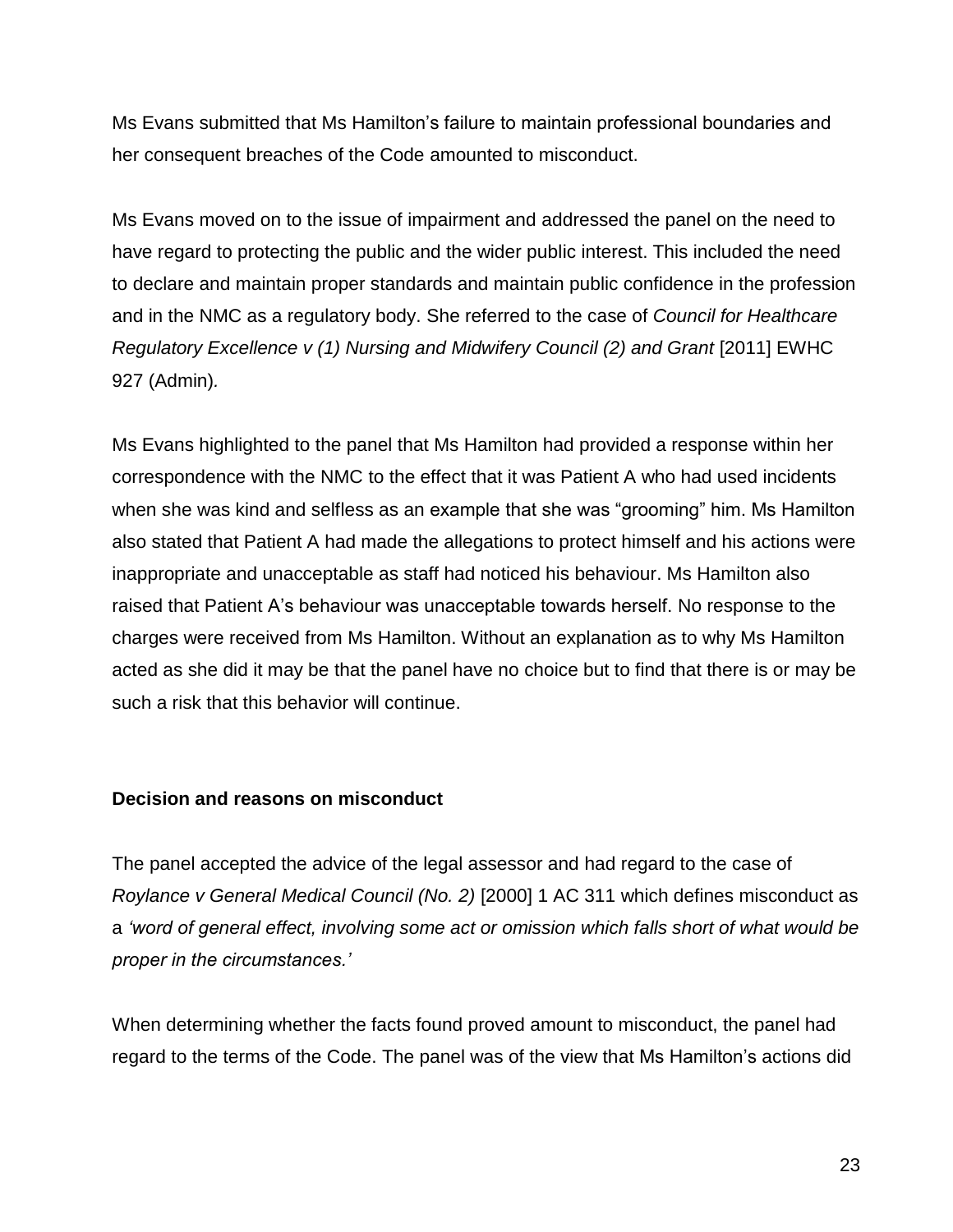fall significantly short of the standards expected of a registered nurse. It considered Ms Hamilton's actions amounted to a breach of the following sections of the Code:

## *20 Uphold the reputation of your profession at all times*

*To achieve this, you must:*

*20.1 keep to and uphold the standards and values set out in the Code.*

*20.3 be aware at all times of how your behaviour can affect and influence the behaviour of other people.*

*20.5 treat people in a way that does not take advantage of their vulnerability or cause them upset or distress*

*20.6 stay objective and have clear professional boundaries at all times with people in your care (including those who have been in your care in the past), their families and carers*

*20.10 use all forms of spoken, written and digital communication (including social media and networking sites) responsibly, respecting the right to privacy of others at all times*

The panel considered that Charges 1a and 1b, taken in isolation, may not be sufficient to amount to misconduct. The panel was in no doubt that the behaviour found proved in Charges 2, 4, 5 & 6 individually amounted to misconduct. The panel was satisfied that all of the matters found proved, collectively represented serious departures from the standards expected of a registered nurse and therefore amounted to misconduct.

The panel considered that Patient A's vulnerability was such that Ms Hamilton's misconduct may have put his future relationships with, and his ability to receive treatment from, medical professionals at risk. In the circumstances the panel found that Ms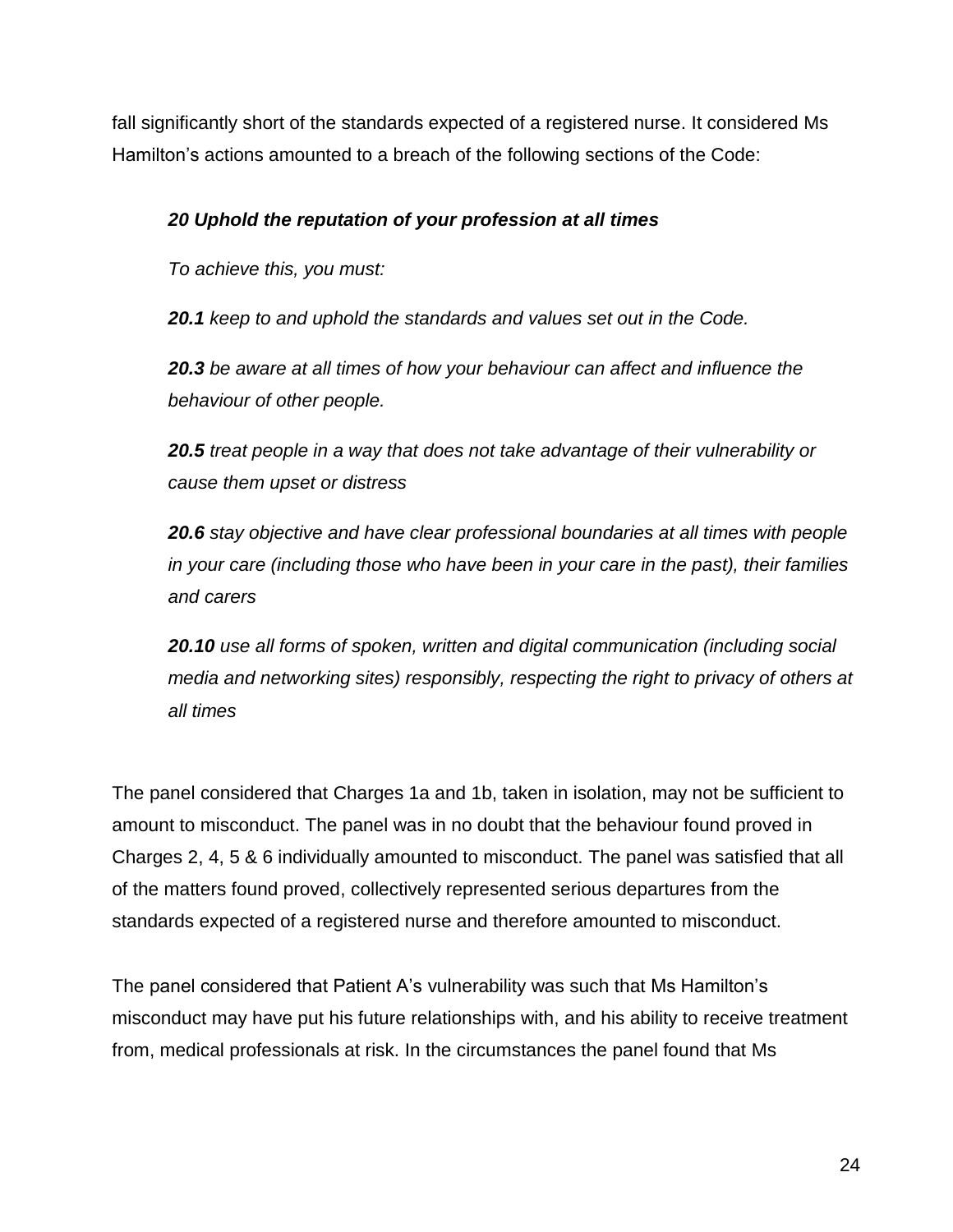Hamilton's actions did fall seriously short of the conduct and standards expected of a nurse and amounted to misconduct.

### **Decision and reasons on impairment**

The panel next went on to decide if, as a result of the misconduct, Ms Hamilton's fitness to practise is currently impaired.

Nurses occupy a position of privilege and trust in society and are expected at all times to be professional and to maintain professional boundaries. Patients and their families must be able to trust nurses with their lives and the lives of their loved ones. To justify that trust, nurses must act with integrity. They must make sure that their conduct at all times justifies both their patients' and the public's trust in the profession.

In this regard the panel considered the judgment of Mrs Justice Cox in the case of *CHRE v NMC and Grant* in reaching its decision. In paragraph 74, she said:

*'In determining whether a practitioner's fitness to practise is impaired by reason of misconduct, the relevant panel should generally consider not only whether the practitioner continues to present a risk to members of the public in his or her current role, but also whether the need to uphold proper professional standards and public confidence in the profession would be undermined if a finding of impairment were not made in the particular circumstances.'*

In paragraph 76, Mrs Justice Cox referred to Dame Janet Smith's "test" which reads as follows:

*'Do our findings of fact in respect of the doctor's misconduct, deficient professional performance, adverse health, conviction, caution or*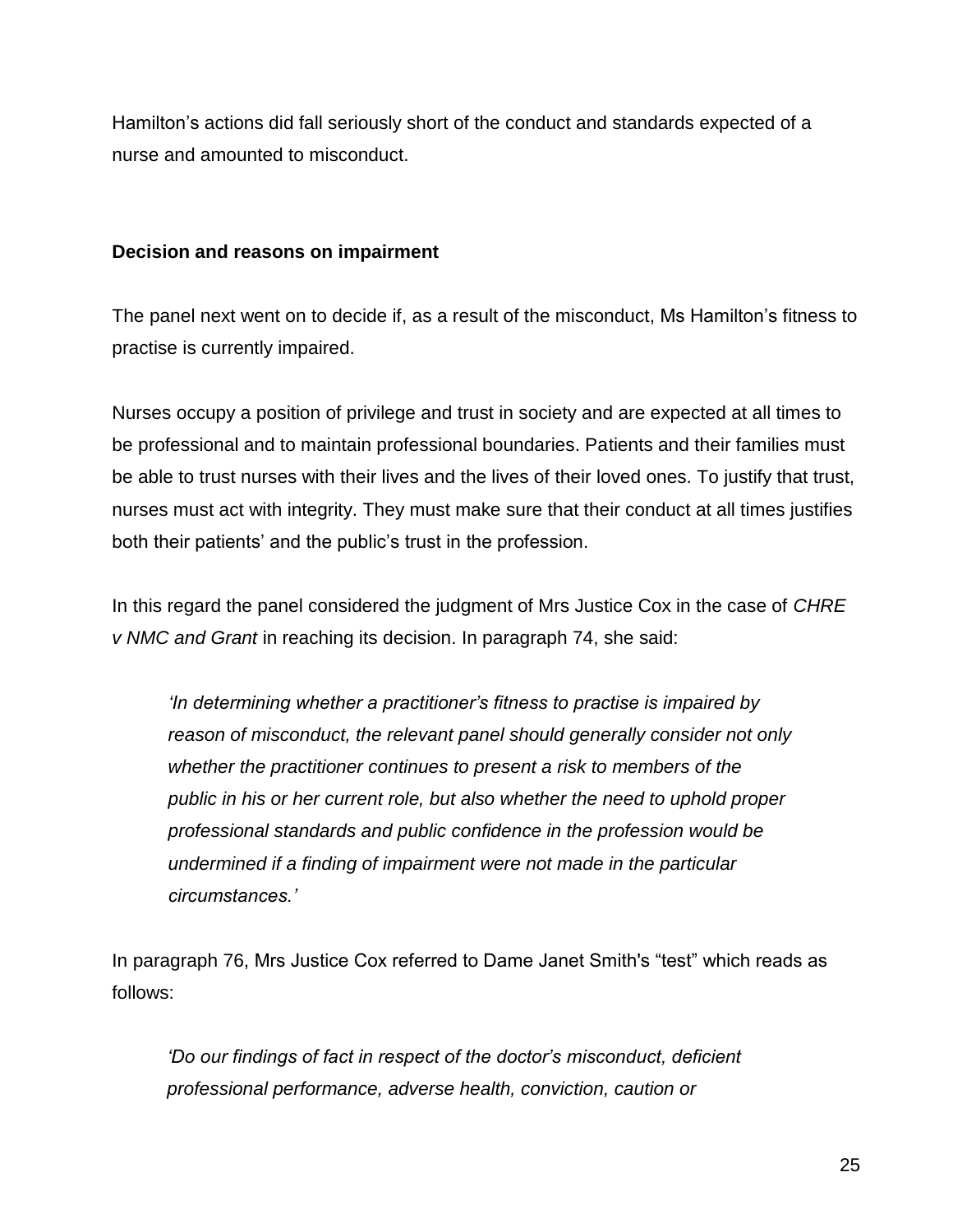*determination show that his/her fitness to practise is impaired in the sense that s/he:*

- *a) has in the past acted and/or is liable in the future to act so as to put a patient or patients at unwarranted risk of harm; and/or*
- *b) has in the past brought and/or is liable in the future to bring the medical profession into disrepute; and/or*
- *c) has in the past breached and/or is liable in the future to breach one of the fundamental tenets of the medical profession; and/or*

*d) …*

The panel finds that Patient A was exposed to a risk of harm as a result of Ms Hamilton's misconduct. The course of conduct found proved abused the position of trust that Ms Hamilton held and amounted to a breach of professional boundaries. The development of an inappropriate relationship with a vulnerable patient can have significant implications for the patient's well-being. Ms Hamilton's misconduct breached the fundamental tenets of the nursing profession and therefore brought its reputation into disrepute. The panel determined that limbs a, b & c of the Grant test above are engaged in Ms Hamilton's case.

There was no information before the panel to suggest that Ms Hamilton acknowledged the seriousness of her actions or the potential impact upon Patient A. Witness 2, in her oral evidence, referred to the fact that when she raised the issue of Ms Hamilton's relationship with Patient A with her, Ms Hamilton was dismissive and continued to contact Patient A, despite having been specifically asked not to. In addition, during the management meeting held on 2 December 2019, and within the communication from Ms Hamilton to the NMC on 23 December 2019 she sought to blame Patient A for the development of the relationship and demonstrated no insight or remorse for her actions. In the absence of any information to suggest otherwise, and in the absence of any insight into why her conduct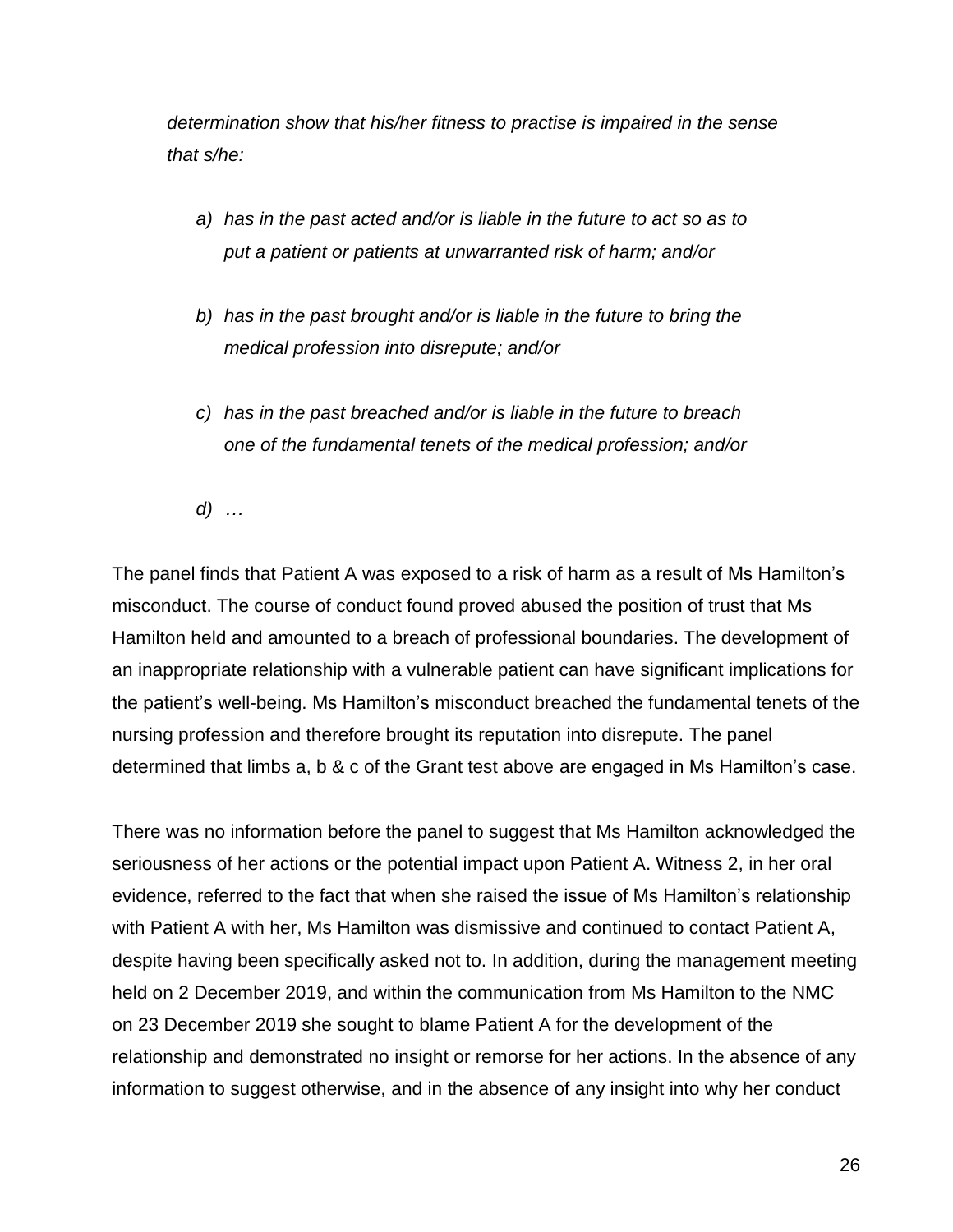was wrong, the panel determined that there remains a risk that the behaviour will be repeated. The panel therefore decided that a finding of impairment is necessary on the grounds of public protection.

The panel bore in mind the overarching objectives of the NMC: to protect, promote and maintain the health, safety, and well-being of the public and patients, and to uphold and protect the wider public interest. This includes promoting and maintaining public confidence in the nursing and midwifery professions and upholding proper professional standards for members of those professions.

In addition, the panel concluded that public confidence in the profession would be undermined if a finding of impairment were not made in this case and therefore also finds Ms Hamilton's fitness to practise impaired on the grounds of public interest.

Having regard to all of the above, the panel was satisfied that Ms Hamilton's fitness to practise is currently impaired.

## **Submissions on sanction**

Ms Evans submitted that the appropriate sanction in Ms Hamilton's case is that of a strikeoff. She outlined several aggravating and mitigating factors.

Ms Evans referred to the NMC's Sanctions Guidance (SG) and submitted that Ms Hamilton's misconduct breached the level of trust and professionalism expected of a registered nurse and in the circumstances of this case only a striking-off order would protect the public and address the public interest. She submitted that there were no conditions which would address the risk to the public in this case.

Ms Evans submitted that a suspension order would not be sufficient to address the public protection and public interest concerns arising in this case. It was not an isolated or single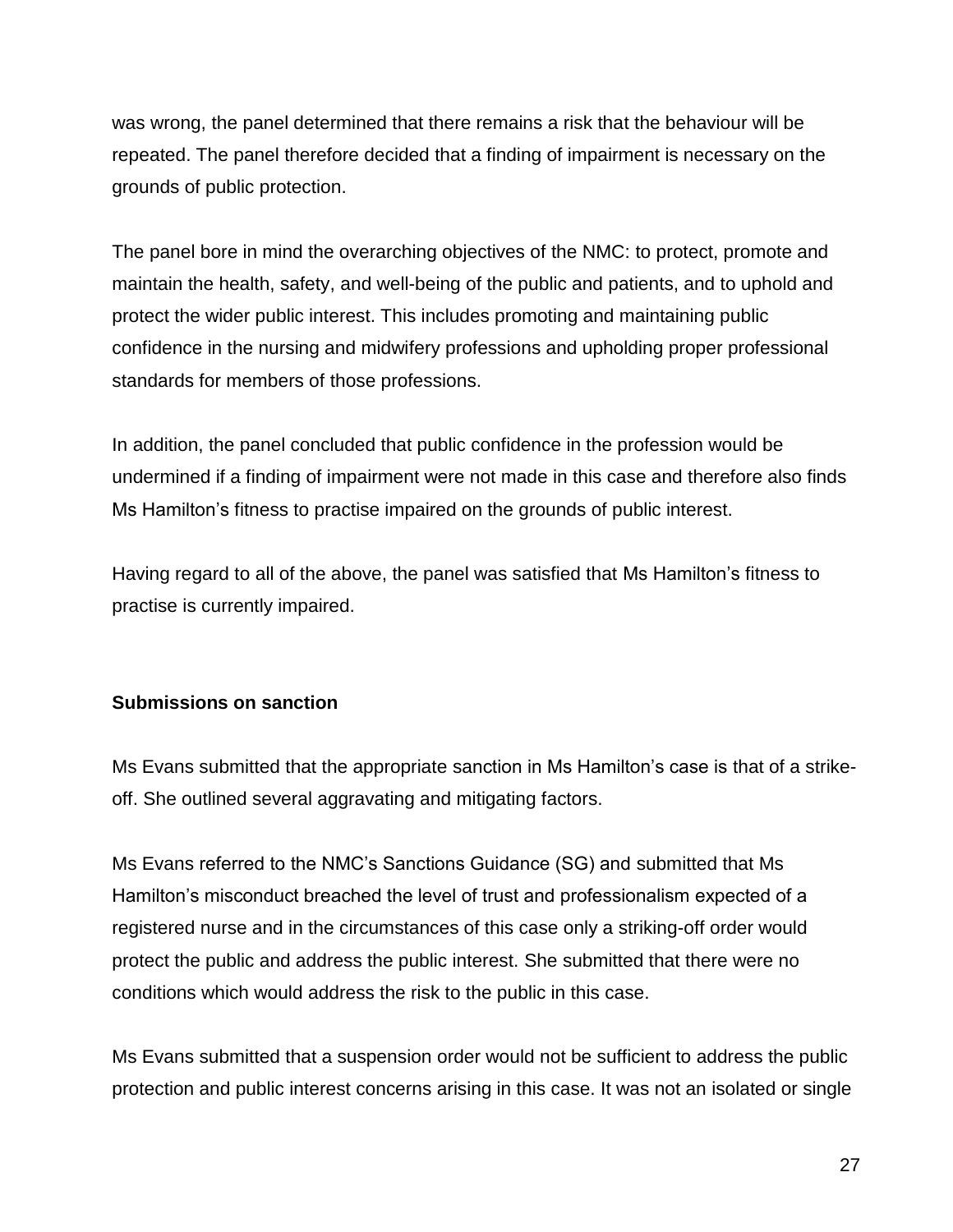incident, but had taken place over a period of time. The misconduct may indicate a personality or attitudinal problem and in the absence of insight, remorse or remediation there was a risk of repetition. For these reasons she submitted that a suspension order would not be sufficient.

Ms Evans submitted that Patient A had been put at real risk of harm, and that Ms Hamilton had put her own priorities before those of the patient. There was a risk that Ms Hamilton would repeat the misconduct which could put other patients at risk of harm. The fact that the misconduct was sexually motivated exacerbates its seriousness. She submitted that a striking off order is therefore the only sanction which would protect the public and address the public interest.

In answers to questions from the legal assessor and the panel, Ms Evans confirmed that Ms Hamilton had no previous disciplinary findings against her, and that she had first registered as a nurse in 1979. She confirmed that Ms Hamilton had been subject to an interim conditions of practice order but had not engaged with the NMC and that order had been changed to an interim suspension order in June 2021.

## **Decision and reasons on sanction**

Having found Ms Hamilton's fitness to practise currently impaired, the panel went on to consider what sanction, if any, it should impose in this case. The panel took account of the submissions made by Ms Evans and it accepted the advice of the legal assessor. The panel has borne in mind that any sanction imposed must be appropriate and proportionate and, although not intended to be punitive in its effect, may have such consequences. The panel had careful regard to the SG. The decision on sanction is a matter for the panel independently exercising its own judgement.

The panel identified the following aggravating features: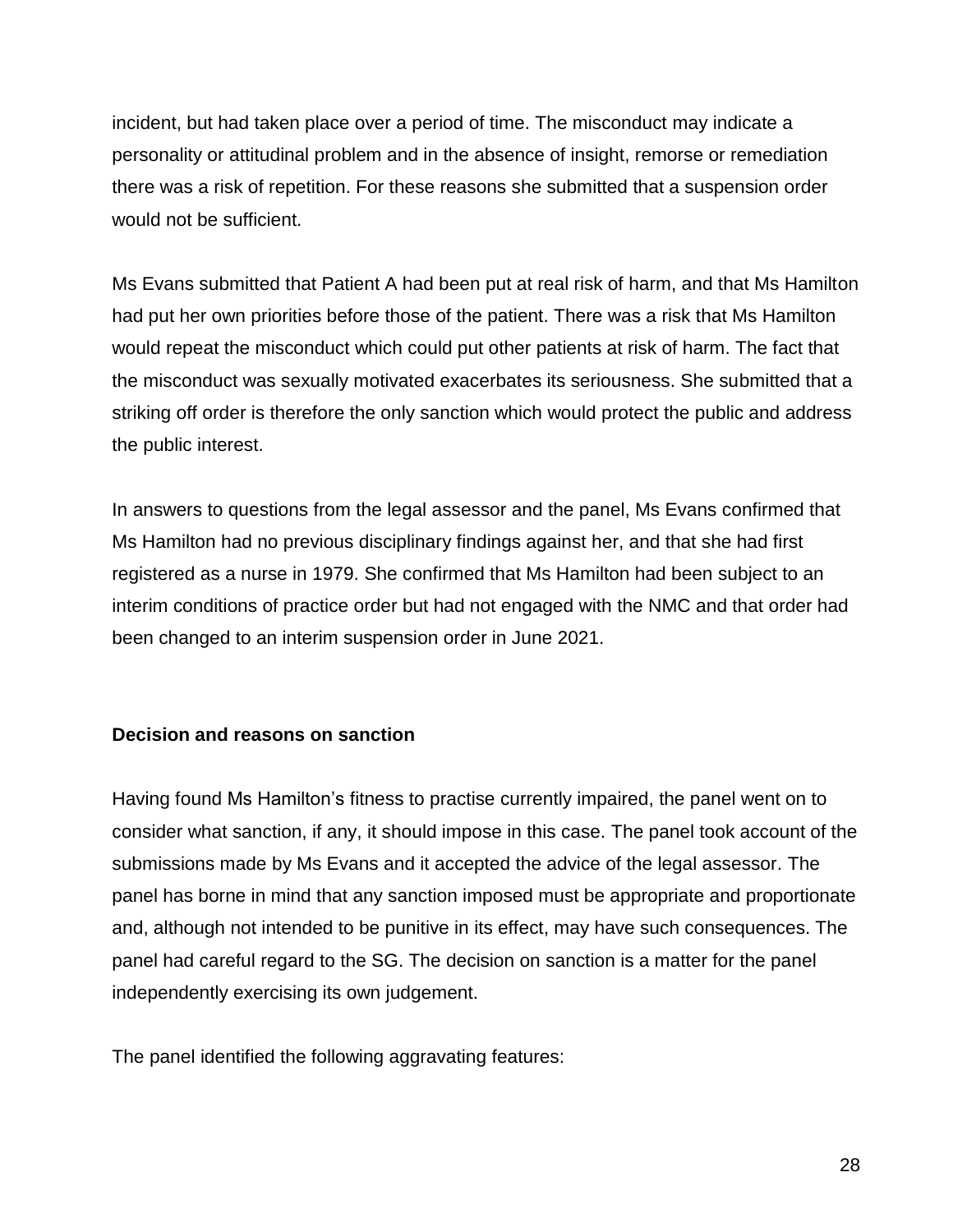- Ms Hamilton's misconduct was an abuse of a position of trust;
- The misconduct occurred over a period of time;
- Patient A is classed as a vulnerable adult. The panel considered that Patient A's vulnerability was such that Ms Hamilton's misconduct may have put his future relationships with, and his ability to receive treatment from, medical professionals at risk;
- Ms Hamilton took no responsibility for her actions and sought to lay blame on Patient A;
- Ms Hamilton's actions put her colleagues in a difficult position;
- Witness 2 described in her evidence that Ms Hamilton had told her that she "fancied" Patient A and that she had raised her concerns directly with Ms Hamilton, who had nevertheless continued to contact Patient A, after being asked not to do so;
- Ms Hamilton has not acknowledged the seriousness of her actions or the potential impact on Patient A.

The panel also identified the following mitigating features:

- Although Patient A may have suffered from emotional stress after the allegations were raised no long lasting harm was caused as a result of Ms Hamilton's misconduct;
- Witness 2 described Ms Hamilton as a brilliant nurse with regard to her clinical ability;
- Correspondence from the Managing Director at the Home dated 9 January 2020 detailed that Ms Hamilton had a long service at the Home and her work record had been without question. They also detailed that she is a very good nurse, is reliable and has been much relied upon in the past.

The panel also noted that Ms Hamilton has had a long career as a nurse and no incidents of a similar nature, or any other concerns, have been raised with the NMC.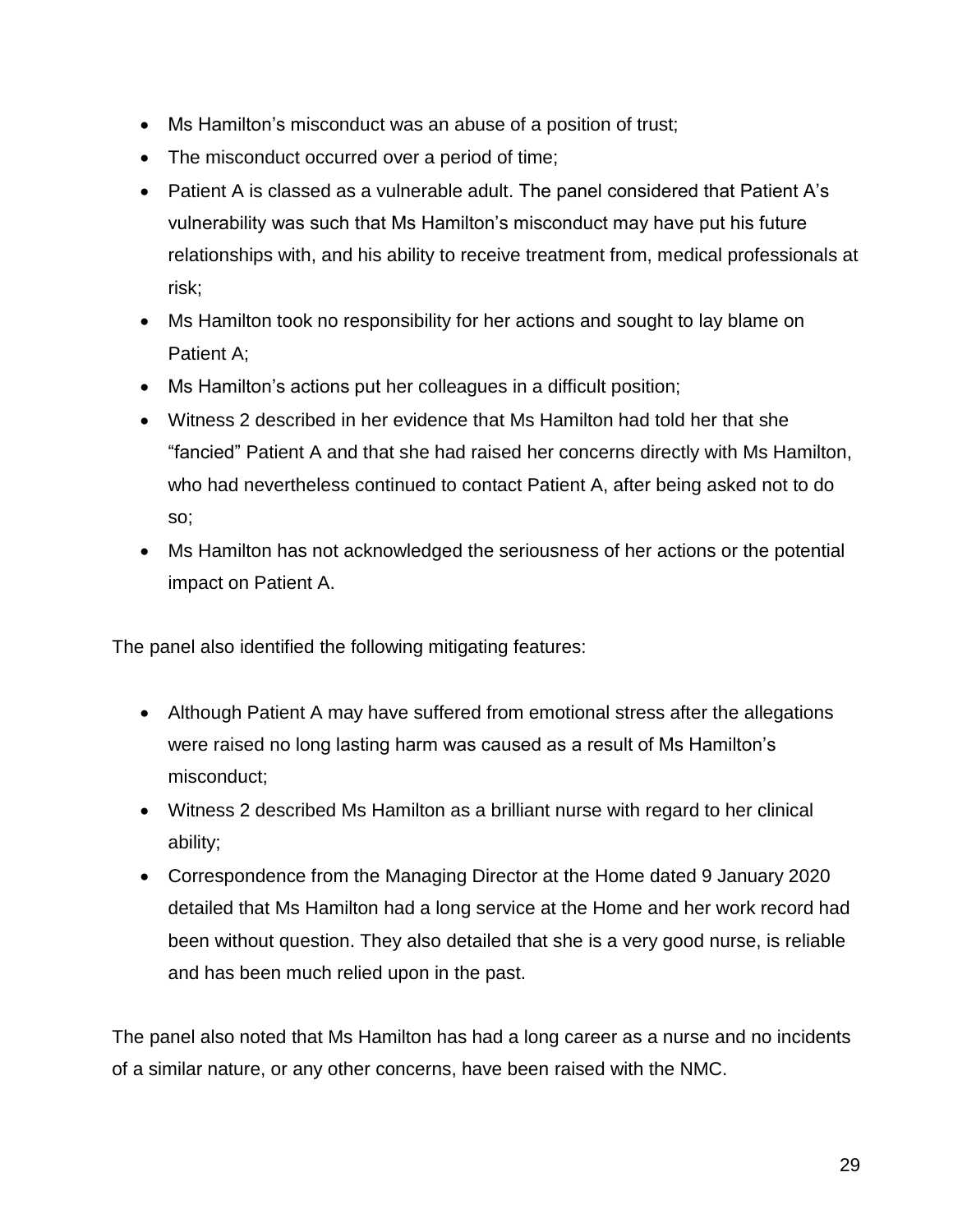The panel first considered whether to take no action but concluded that this would be inappropriate in view of the seriousness of the case as well as the risk to the public identified. The panel decided that it would be neither proportionate nor in the public interest to take no further action.

It then considered the imposition of a caution order but again determined that due to the seriousness of the case, and the risks identified to the public, an order that does not restrict Ms Hamilton's practice would not be appropriate in the circumstances. The SG states that a caution order may be appropriate where *'the case is at the lower end of the spectrum of impaired fitness to practise and the panel wishes to mark that the behaviour was unacceptable and must not happen again.'* The panel considered that Ms Hamilton's misconduct was not at the lower end of the spectrum and that a caution order would be inappropriate in view of the seriousness of the case. The panel decided that it would be neither proportionate nor in the public interest to impose a caution order.

The panel next considered whether placing conditions of practice on Ms Hamilton's registration would be a sufficient and appropriate response. The panel is of the view that there are no practical or workable conditions that could be formulated, given the nature of the charges in this case. The misconduct identified in this case was not something that can be addressed through retraining. Furthermore, the panel bore in mind that Ms Hamilton had previously been subject to an interim conditions of practice order, with which she had failed to engage. Therefore, the panel could not be assured that she would be willing or able to comply with a substantive conditions of practice order.

The panel concluded that the placing of conditions on Ms Hamilton's registration would not adequately address the seriousness of this case and would not protect the public

The panel then went on to consider whether a suspension order would be an appropriate sanction. The SG states that a suspension order may be appropriate where some of the following factors are apparent:

30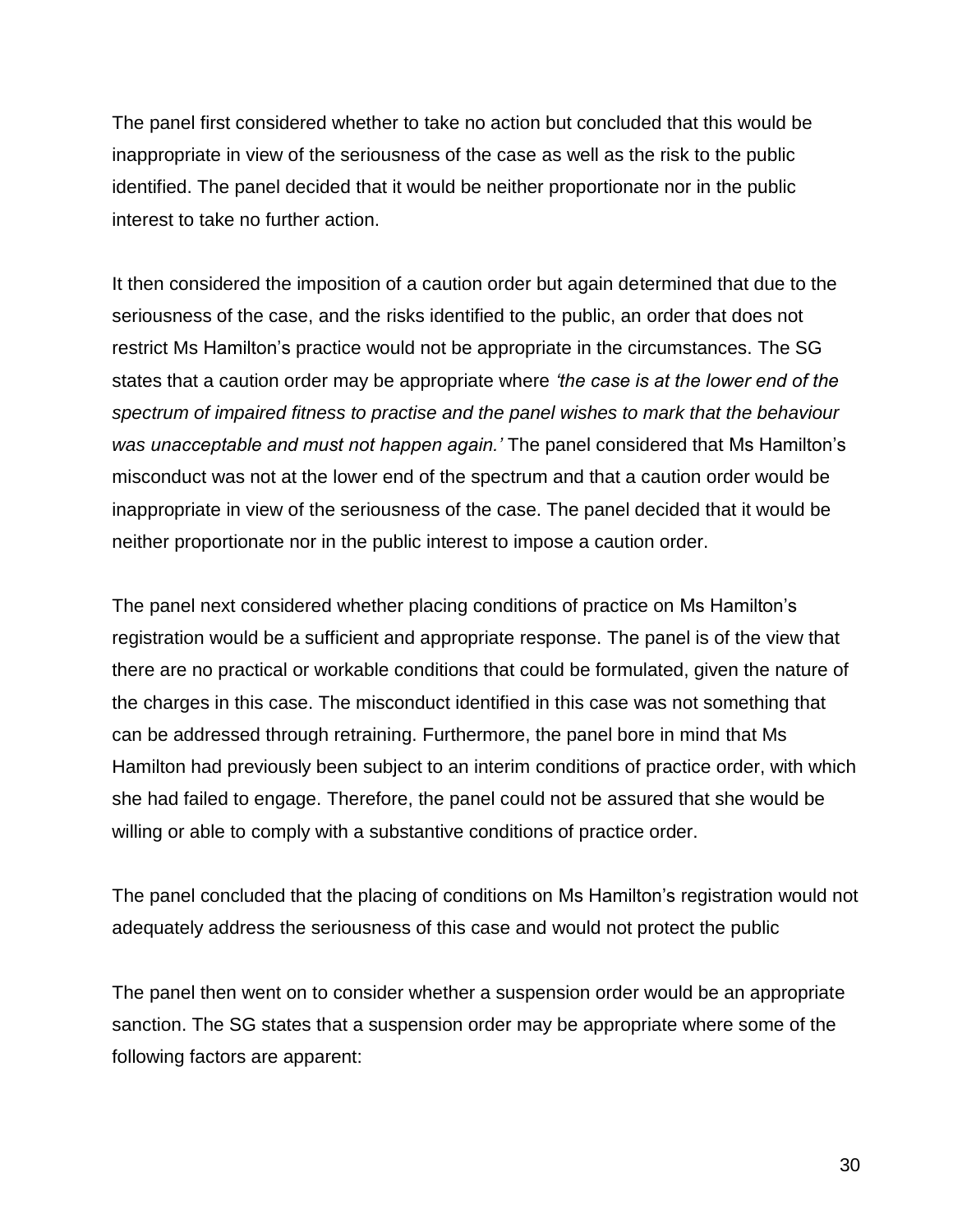- *A single instance of misconduct but where a lesser sanction is not sufficient;*
- *No evidence of harmful deep-seated personality or attitudinal problems;*
- *No evidence of repetition of behaviour since the incident;*
- *The Committee is satisfied that the nurse or midwife has insight and does not pose a significant risk of repeating behaviour;*

The panel has found a lack of insight or remorse, and a consequent risk of repetition. It has found that the misconduct may reflect an attitudinal problem, and that the misconduct took place over a period of time.

The conduct, as highlighted by the facts found proved, were a significant departure from the standards expected of a registered nurse. In this particular case, the panel determined that a suspension order would not be a sufficient, appropriate or proportionate sanction.

Finally, in looking at a striking-off order, the panel took note of the following paragraphs of the SG:

- *Do the regulatory concerns about the nurse or midwife raise fundamental questions about their professionalism?*
- *Can public confidence in nurses and midwives be maintained if the nurse or midwife is not removed from the register?*
- *Is striking-off the only sanction which will be sufficient to protect patients, members of the public, or maintain professional standards?*

Ms Hamilton's actions were significant departures from the standards expected of a registered nurse, and were a serious breach of the fundamental tenets of the profession. Her actions were fundamentally incompatible with her remaining on the register. The panel was of the view that the findings in this particular case demonstrate that Ms Hamilton's actions, which were sexually motivated, were serious and to allow her to continue practising would undermine public confidence in the profession and in the NMC as a regulatory body.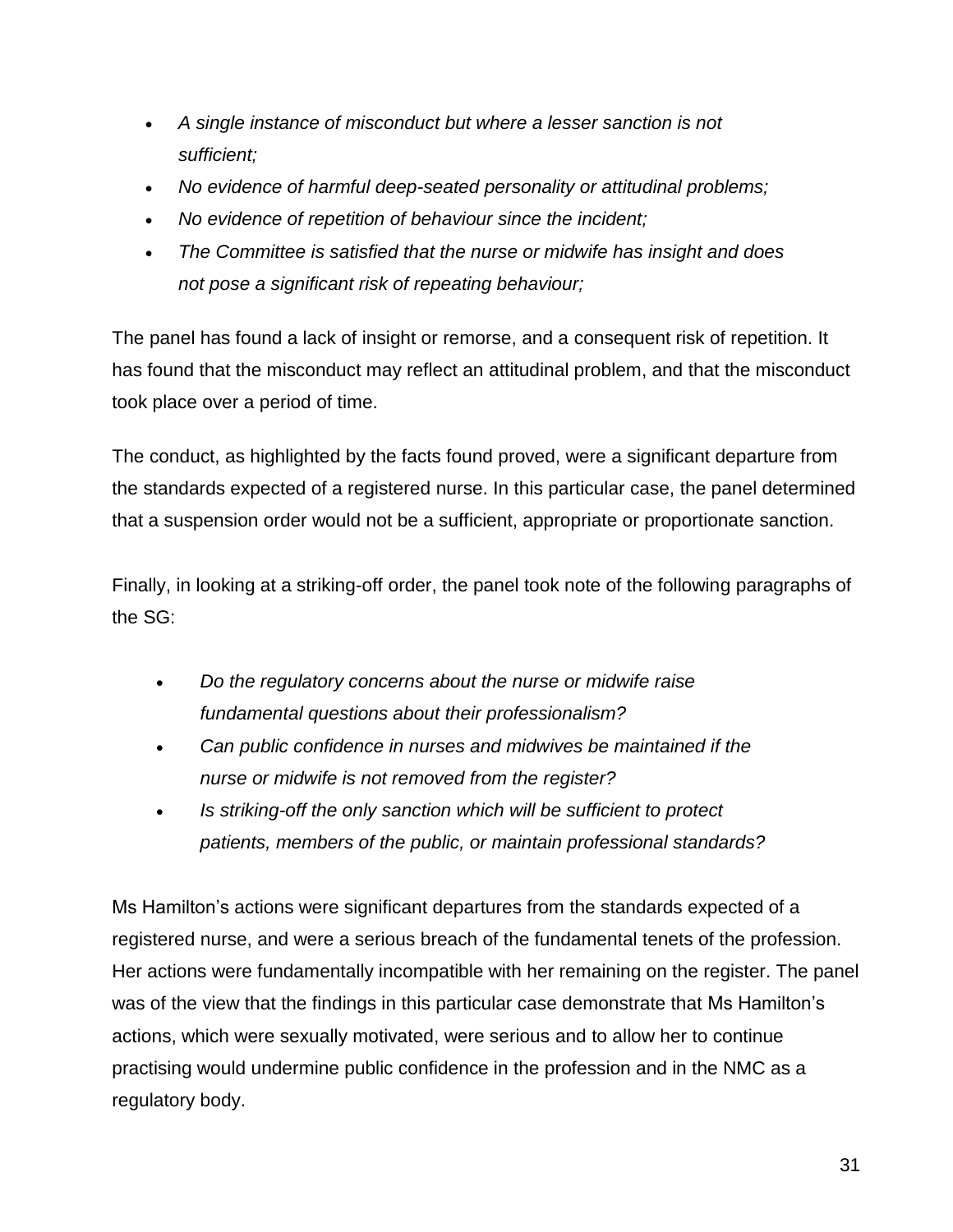The panel noted the testimonials describing Ms Hamilton's qualities as a nurse. However, Ms Hamilton has not been present at this hearing and has not provided any information to demonstrate that she has developed any insight or remorse into her misconduct. Nor has she demonstrated to the panel in writing or in person, that she has developed any understanding of the requirement for her, as a professional nurse, to take the lead in the maintenance of proper relationship boundaries with patients. In addition, the panel has had no information to indicate that Ms Hamilton has done anything at all to remediate her misconduct. Taking account of the SG, the panel could not be satisfied that anything less than a striking-off order would keep the public protected and address the public interest in Ms Hamilton's case.

Balancing all of these factors and having regard to the effect of Ms Hamilton's actions in bringing the profession into disrepute by adversely affecting the public's view of how a registered nurse should conduct herself, the panel has concluded that nothing short of a striking off order would be sufficient in this case.

The panel considered that a striking off order was necessary to mark the importance of maintaining public confidence in the profession, and to send to the public and the profession a clear message about the standard of behaviour required of a registered nurse.

This will be confirmed to Ms Hamilton in writing.

#### **Decision and reasons on interim order**

As the striking-off order cannot take effect until the end of the 28-day appeal period, the panel has considered whether an interim order is required in the specific circumstances of this case. It may only make an interim order if it is satisfied that it is necessary for the